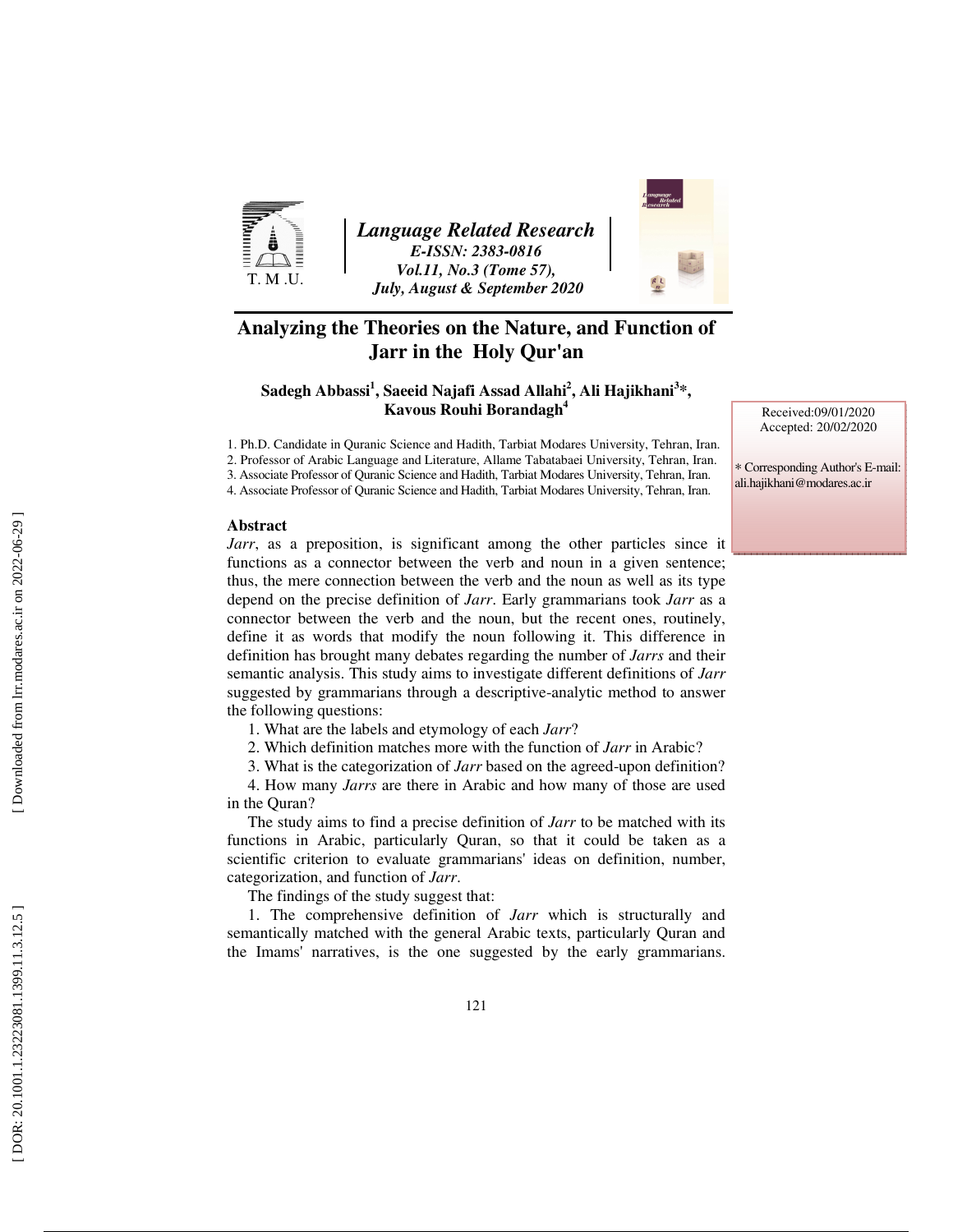

*Language Related Research E-ISSN: 2383-0816 Vol.11, No.3 (Tome 57), July, August & September 2020* 



Therefore, *Jarr* means to connect, convey, or make transition in the meaning of the verb and some words (e.g. derivatives, nouns derived from verbs, and noun clauses) to nouns, and nous to verbs. Based on this definition, *Jarr*, addition, and connection (Ibn Ghayim's expressions) have overlap, and Khafdh functions as the *e'raab* for these prepositions.

2. Based on the definition, *Jarr* should have at least two features. Firstly, it should connect the verb prior and the noun after it. Secondly, following the noun after it, it modifies the verb coming before. In other words, it belongs to the verb coming before. So, each preposition which does not have these two features cannot be taken as *Jarr*. Moreover, as the prepositions are not independent, and *Jarr* and *Majroor* belong to the verb coming prior, it is imperative to analyze the modifier and modified altogether to understand the meaning of *Jarr* and *Majroor*, meaning that the mere analysis of the preposition is not enough.

3. *Khafdh* is a noun to "Matta, Ki, La'al, Shaz". The use of Lola for the target pronoun and the connected *Majroor* makes the clause influent and reduced. So, even if it is a preposition, it cannot be included in the *Jarr* prepositions. "Hasha, Ada, Khala, Rab, Manz, and Maz" are nouns, too.

4. The *Jarr* prepositions, therefore, are "b, t, l, w, an, fi, men, ela, hatta, ala'a" all found in the Quran.

5. As *Jarr* prepositions need to be belonged and they function as means of transition for verbs, assuming them to be redundant is paradoxical and meaningless

**Keywords**: Preposition; language of Quran, Jarr and Majroor; Jarr preposition; Khafdh.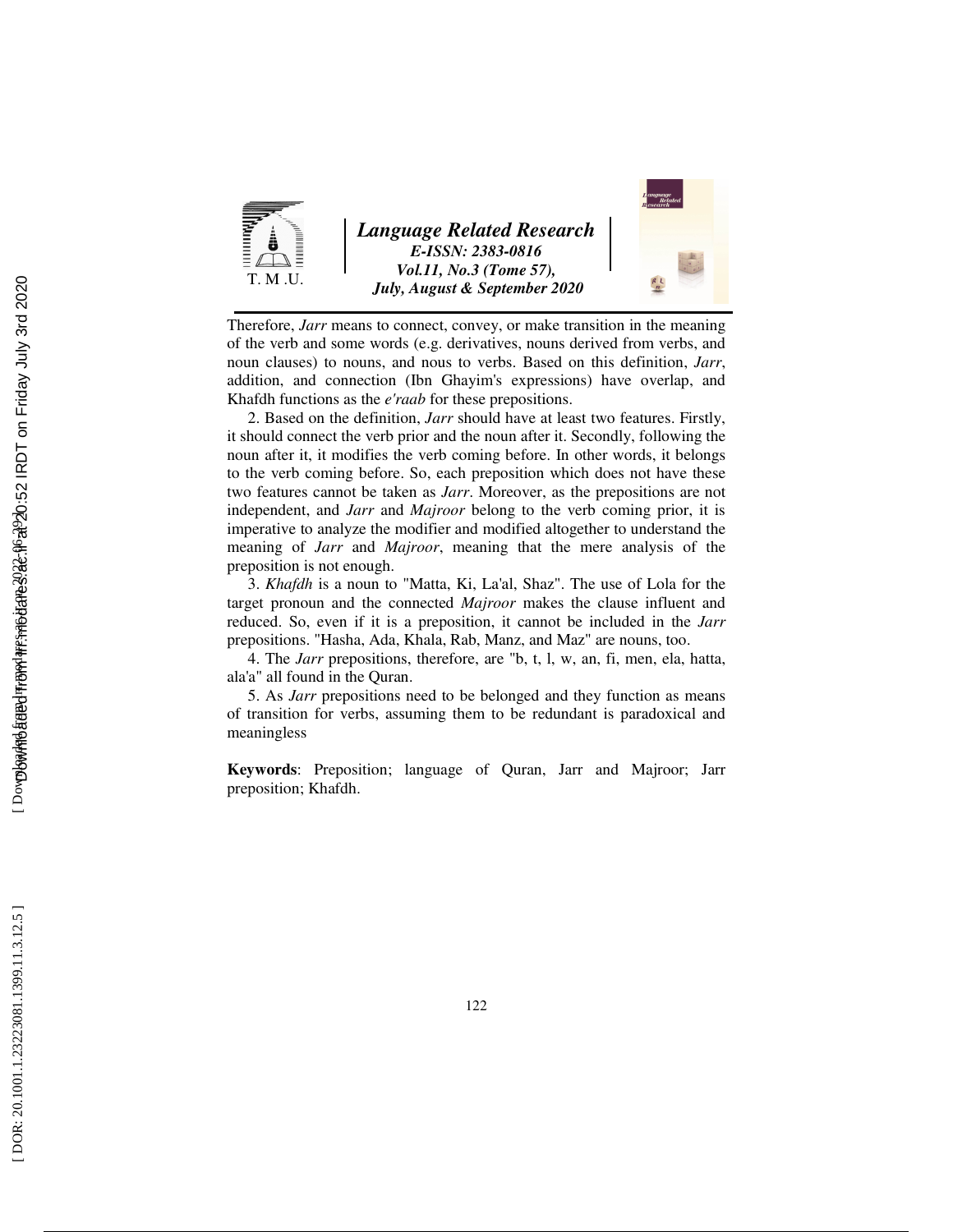

# واكاوي نظريهها در ماهيت و كاركرد حروف جر در زبان قرآن

صادق عباسي ٰ، سعيد نجفي اسداللهي ٰ، علي حاجيخاني ؓ ، ّ كاووس روحي برندق ؑ ۖ

1. دانشجوي دكتري علوم قرآن و حديث دانشگاه تربيت مدرس، تهران، ايران. 2. استاد زبان و ادب عربي دانشگاه علامه طباطبايي، تهران، ايران. 3. دانشيار گروه علوم قرآن و حديث دانشگاه تربيت مدرس، تهران، ايران. 4. دانشيار گروه علوم قرآن و حديث دانشگاه تربيت مدرس، تهران، ايرا ن.

دريافت: 19/ 10/ 98 پذيرش: 01/ 12/ 98

چكيده

در ميان حروف، حروف جر جايگاه ويژهاي دارند؛ زيرا در جمله، بهمنزلة رابـط ميـان فعـل هـا و اسـم هـا عمـل ميكنند؛ درنتيجه فهم رابطة ميان فعل و اسم، منوط بر تعريف دقيق حروف جر و شناخت ماهيت آنهـا و نـوع رابطه اي است كه ميان فعل و اسم ايجاد ميكنند. نحويان متقدم حروف جر را رابط ميان فعل و اسم مـي،اننـد؛ اما نحويان متأخر از روي عادت، حروف جـر را حروفـي معرفـي مـي كننـد كـه اسـم پـس از خـود را مجـرور ميسازند. اين اختلاف در تعريف، سبب بروز اختلاف فراوانـي در تعيـين تعـداد حـروف جـر و تحليـل معـاني آنها شده است. اين جستار با بررسي تعاريف گوناگون حـروف جـر بـه روش تحليلـي ـ توصـيفي، در صـدد يافتن تعريفي دقيق براي حروف جر است كه با وضع طبيعي اين حـروف در كـاربرد عـرب، بـه ويـژه كـاركرد آنها در قرآن، منطبق باشد تا با بهرهگيري از اين تعريف بهمنزلة شاخصـي علمـي بتـوان آراي نحويـان را در ماهيت، تعداد، دستهبندي و معاني حروف جر، ارزيابي كرد. بر اساس نتايج ايـن پـژوهش، تعريـف متقـدمان از حروف جر به صواب نزديكتر و مناسبتر است و به معناي رساندن يا تعديهٔ معناي فعلها و ماننـد آنهـا بـه اسـمهاست و اسـمها را به فعلها اضـافه ميكند. پس اصـطلاحهاي «جر» و «اضـافه» بر هم منطبق|نـد و اصــطلاح «خفض»، جنبهٔ عمل اعرابی این حروف را مینمایاند. همچنین، هـر کلمـهای کـه رابـط میـان فعـلهــا و اســمهــا نباشد و به فعل يا مانند آن تعلق نپذيرد، حرف جر نيست و بـر ايـن اسـاس، حـروف جـاره در زبـان عربـي و ق*رآن* را ميتوان در ده حرف «ب، ت، ل، و، عن، في، من، إلي، حتى و علي» منحصر دانست.

واژههاي كليدي: حروف جر، زبان قرآن، جار و مجرور، خفض، حروف اضافه .

E-mail: ali.hajikhani@modares.ac.ir :مقاله مسئول نويسندة\*

ــــــــــــــــــــــــــــــــــــــــــــــــــــــــــــــــــــــــــــــــــــــــــــــــــــــــــــــــــــــــــــــــــــــــــ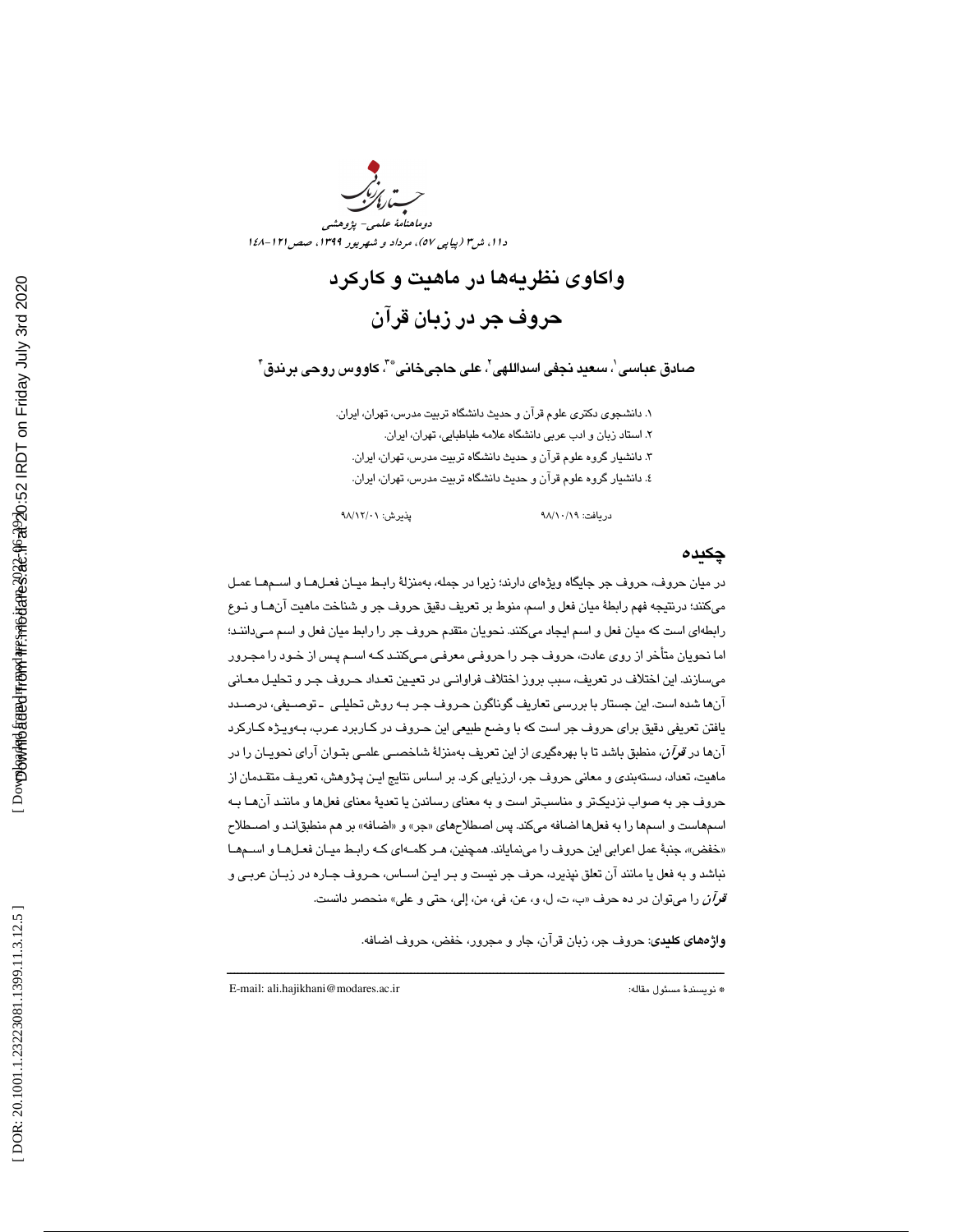صا*دق عباسی و همكاران* واكاوي *نظريهها در ماهيت....*، چ<mark>خ</mark><br>پسماندگان واكاوي نظريها در ماهيت باشد.<br>پسماندگان واكاوي نظري اكاوي اكاوي اكاوي باشد.

### . 1 مقدمه

### . 1ـ 1 طرح مسئله

در زبان عربي، كلمه به سه نوع «فعل»، «اسم» و «حرف» تقسيم ميشود. در ميان اين سه دسته، تحليل حروف با دشواريهاي بيشتري همراه است؛ زيرا حروف از جهت دلالت بر معنا مستقل نيستند ؛ درنتيجه، هم از جهت ساختاري و اشتقاقي و هم از جهت كاركردي و نقشي كه در جمله بهعهده ميگيرند، بهآساني نميتوان آنها را دستهبندي كرد.

 در اين ميان، حروف جر جايگاه ويژهاي دارند؛ زيرا در جمله، بهمنزلة رابط ميان فعل و اسم عمل ميكنند؛ درنتيجه فهم رابطه ميان فعل و اسم، منوط بر شناخت ماهيت حرف جر و نوع رابطهاي است كه ميان فعل و اسم ايجاد ميكند. لذا ، ادبا از همان آغاز تدوين علوم ادبي مانند صرف و نحو و لغت و معاني و... به اين حروف اهتمام ويژهاي داشتهاند. دانشمندان رشتههاي گوناگون علوم ادبي و تفسيري نيز هر كدام از منظري متفاوت و با مباني گوناگون به اين حروف پرداختهاند و اين تنوع منظر و مبنا به ظهور نظري ههاي متنوعي درخصوص ماهيت و معناي حروف جر انجاميده است.

يكي از مهمترين مسائلي كه بيشترين اختلاف را در تحليل حروف جر سبب شده است، تعريف دقيق اين حروف و تحديد جامع و مانع ماهيت آنهاست. نحويان متقدم حروف جر را رابط ميان فعل و اسم ميدانند؛ اما نحويان متأخر از روي عادت حروف جر را حروفي معرفي ميكنند كه اسم پس از خود را مجرور ميسازند. اين اختلاف در تعريف، سبب بروز اختلاف فراواني در تعيين تعداد حروف جر و تحليل معاني آنها شده است. لذا، اين جستار درنظر دارد ضمن واكاوي ماهیت حروف جر به روش تحلیلی ـ توصیفی، به پرسشهایی که اورده میشود، پاسخ دهد:

۰. نامهای گوناگون حروف جر چیست و وجه تسمیهٔ هریک از این نامها کدام است؟

. كدام تعريف با كاركرد حروف جر در زبان عربي سازگارتر است؟ 2

. 3 دستهبندي حروف جر بر مبناي تعريف پذيرفتهشده چگونه است ؟

. نهايتاً بر مبناي تعريف پذيرفتهشده، تعداد حروف جر در زبان عربي چندتاست و چند 4 حرف از اين حروف در قرآن به كار رفته است؟

Dovmbowthe bread from the stream back for a 20:52 IRDT on Friday July 3rd 2020 Downloaded from lrr.modares.ac.ir at 20:52 IRDT on Friday July 3rd 2020 [\[ DOR: 20.1001.1.23223081.1399.11.3.12.5 \] \[ Downloaded from lrr.modares.ac.ir on 2022-06-29 \]](https://lrr.modares.ac.ir/article-14-39774-fa.html)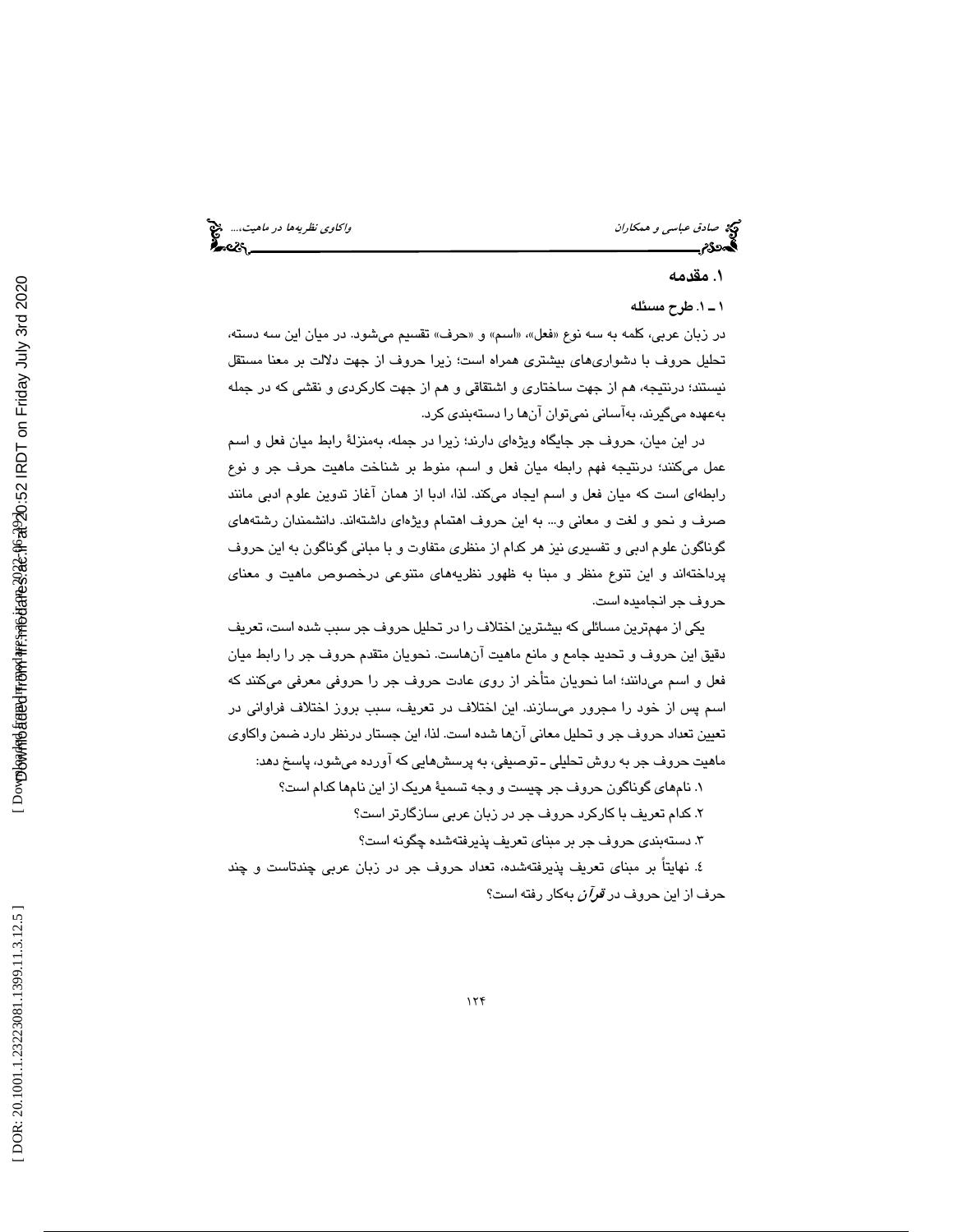## 2.ـ 1 ضرورت و فايد ة انجام پژوهش

مهمترين ضرورت انجام اين پژوهش، اختلاف فراوان در تعريف حروف جر و نتايج حاصل از آن در تقسيم اين حروف و تحديد آنهاست. اين اختلاف به اختلاف در تشخيص كاركرد اين حروف و تعيين معناي آنها هم تسري يافته است. مهمترين اشكال اين امر، اختلاف شديد علماي تفسير در فهم آيات قرآن كريم است. بهگونهاي كه نبود شاخص دقيق براي حذف آراي ناصواب سبب شده است بسيار كسان در طول تاريخ عقايد كلامي، فقهي، ادبي و... خود را بر قرآن تحميل كنند و آيات قرآن را مستمسك اثبات عقايد خويش قرار دهند.

فايدهٔ انجام اين پژوهش، رفع اختلاف و تحديد دقيق اين حروف و تعيين تعداد آنها و تقسيم آنها بر مبناي كاركردهاي نحوي و معنايي آنهاست. درضمن، اين پژوهش ميتواند مقدمهاي بر نقد نظريههاي حوزهٔ معاني حروف جر باشد. در صورتي كه اين پژوهش با بررسي دقيق نظريههاي حوزة معاني حروف جر (نيابت، تضمين و اصل معنا) كامل شود، ميتواند شاخص دقيقي براي بررسي و فهم متون ادبي و مهمتر از همه فهم دقيق آيات شريف وحي بهدست دهد.

بر اين اساس، مسئلهٔ ماهيت حروف جر و نحوهٔ عمل نحوي و معنايي آنها هنوز با پرسشهاي فراواني مواجه است كه پاسخ به آنها نيازمند پژوهشهايي تازه، البته با مباني نظري روشن و روشي معين است.

# ٢. پيشينهٔ پژوهش

نحويان از آغاز پيدايش علم نحو به حروف جر توجه داشتهاند. هم ة كساني كه دورههاي كاملي از نحو را تدوين كردهاند، بخشي از كتابشان را به حروف جر اختصاص دادهاند؛ اما دانشمندان بلاغت و تفسير، به مسئلة معاني اين حروف بيشتر توجه داشتهاند. در كتابهايي كه با عناويني مانند معاني القرآن يا معاني الحروف و... تأليف شده، بخش مهمي از آنها به حروف جر اختصاص يافته است. نكتهٔ مهم اينكه، هر چند عموم كتبي كه به حروف جر پرداختهاند، آن را مطابق ديدگاه خود تعريف كردهاند؛ اما در تعريف آنان به نقد ديدگاههاي ديگر كمتر توجه شده است. حتی عجیبتر اینکه گاهی در تقسیم و تحدید حروف جر، نویسندگان به لوازم تعریفی که از حروف جر ارائه كرده، توجه نداشتهاند؛ مثلاً حروف جر را رابط ميان فعل و اسم دانسته ؛اند اما برخي ادوات را با وجود عدم نياز به متعلق، حرف جر دانستهاند.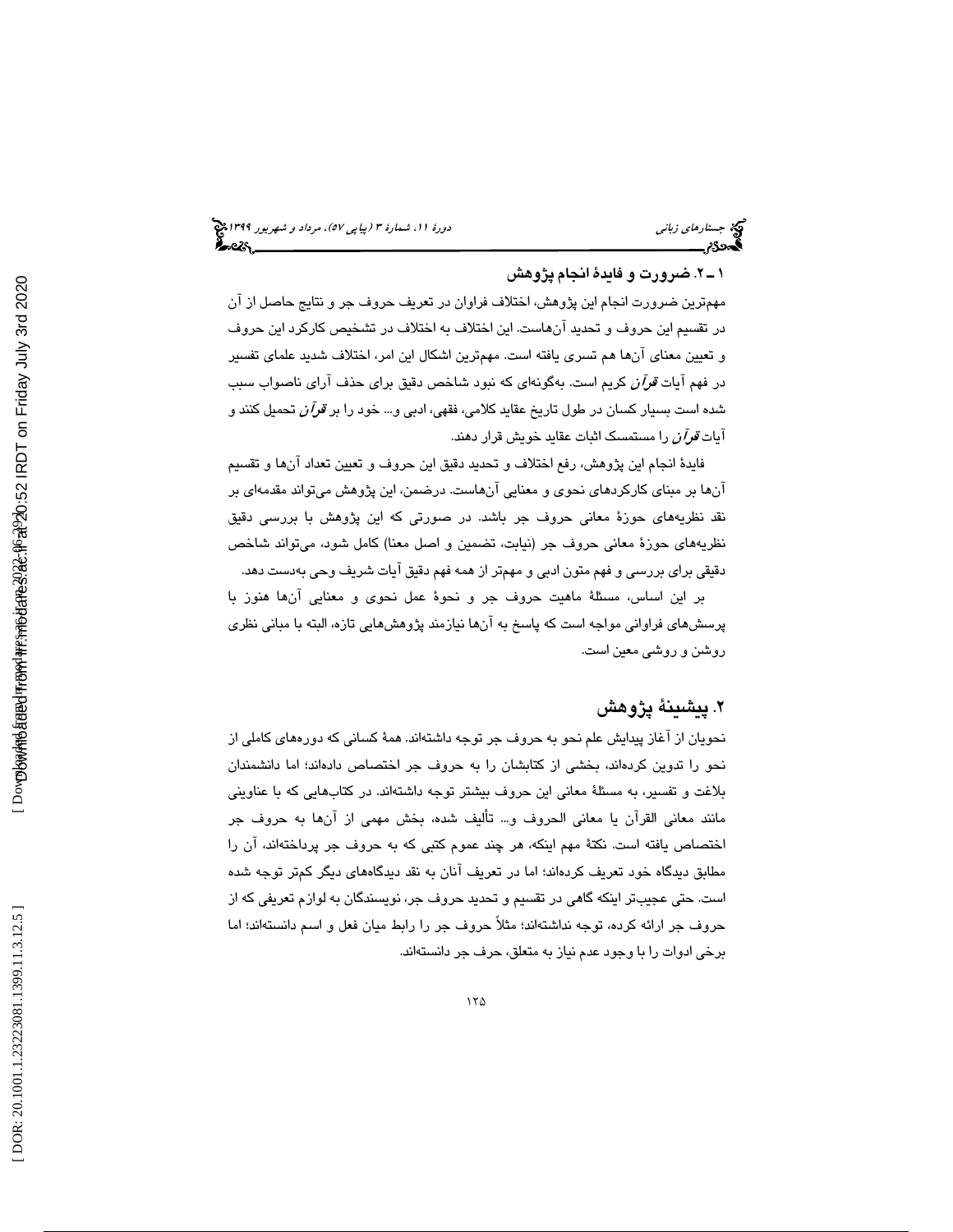در پژوهشهاي جديد، ميتوان مواردي كه آورده ميشود را بهمنزلة پيشينه بر شمرد: ١. م*عاني الحروف العاملة في القرآن الكريم، بين النحويين والبلاغيين*، اثر هادي *عطية* مطر الهلالي. نويسندهٔ اين كتاب با تتبع در آثار نحويان و بلاغيان و كتب تفسير و اعراب *قرآن،* تلاش كرد آراي نحويان و بلاغيان دربارهٔ حروف عامله در *قرآن ر*ا جمعآوري و دستهبندي كند. او بخش بزرگي از اين كتاب را به حروف جر اختصاص داده و در سه فصل، آرا ي نحويان و بلاغيان را به تفكيك، ذكر كرده است.

۲. **تن***اوب حروف الجر في القرآنالكريم***،** تأليف محمد حسن عواد. مؤلف اين كتاب پس از مناقشهٔ دو نظر تناوب و تضمين، نهايتاً هر دو را رد ميكند و نظر سومي را عرضه ميدارد. وي معتقد است، معاني جديدي كه قائلان به تناوب و تضمين درصدد اثبات آناند، حاصل حرفي است كه فعل به آن متعدي شده است؛ زيرا الفاظ اصيل و معاني فرعي هستند.

٣. *من أسرار* حر*وف الجر في الذكرال*حكيم، تأليف محمد أمين|لخضري. وي در اين كتاب با بررسي سياق آيات، تلاش ميكند معناي حروف را مبتني بر معناي حقيقي آنها تبيين كند و در اين مسير بيشتر آراي مبتني بر تناوب و تضمين را نادرست ميداند.

٤. **حر***وف ال***جر** *في العربيه***،** تأليف عمر صابر عبدالجليل. وي در اين كتاب معاني برخي از حروف جر را بر مبناي اصول زبانشناسي تطبيقي از طريق مقايسة زبان عربي و زبانهاي سامي ديگر، تبيين ميكند.

ه. ر*سالهٔ دكترى با عنوان حروف جر در قرآن كريم، با رويكرد نحوي بلاغي*، اثر بهنوش اصغري در گروه ادبيات عربي دانشگاه تربيت مدرس. نويسنده نظريهٔ تضمين نحوي و استعارهٔ تبعيهٔ بلاغي را براي توجيه معاني حروف جر در ق*وآن* كافي نميبيند و ضمن پذيرش مجاز و تناوب، با استقرای تام در *قرآن* تلاش كرده است كاربرد حروف جر را همراه متعلَقهای گوناگون، با رسم نمودارها و جدولهاي دقيق و ارائ ة آمار مشخص كند و نقشهايي را كه حروف جر در قرآن ايجاد كرده است، تبيين كند تا دليل اصلي جايگزيني حروف جر با يكديگر معلوم شود.

عواد از چارچوب نظری مشخصی پیروی كرده و به همین دلیل توانسته است مسئله را از جهت نظري بكاود؛ اما با توجه به اينكه متعرض معاني اصلي حروف جر نشده، نميتواند نظري ة خود را بهگونهاي بپروراند كه جانشين تضمين و تناوب شود؛ زيرا معلوم نيست كه چگونه بايد دلالت حاصل از تعديهٔ فعلها با حروف را ـ خصوصاً در مواردي كه از نظر نحويان فعل با حرف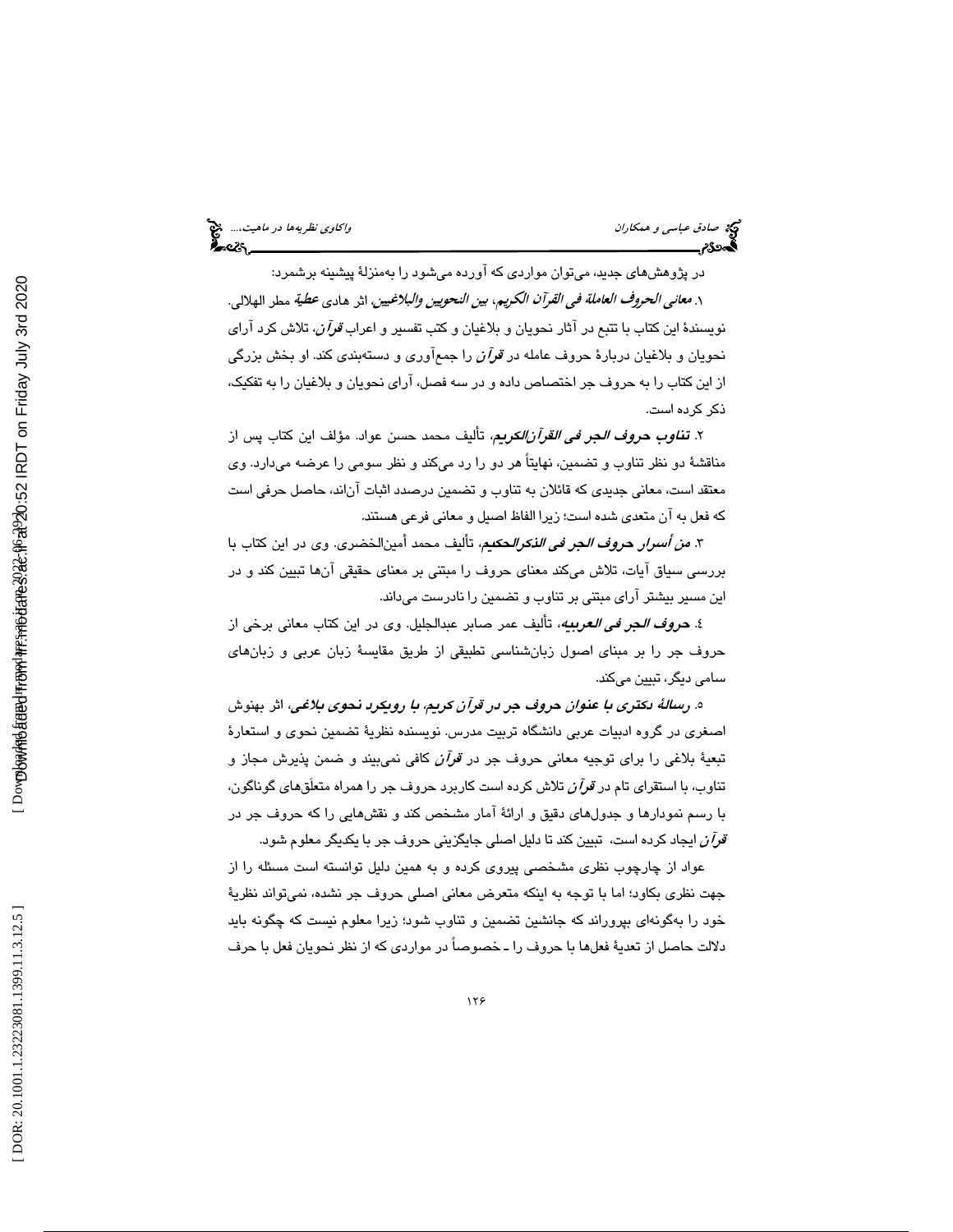# (پياپي 57)، مرداد و شهريور 1399 جستارهاي زباني دورة ،11 شمارة 3

معيني متعدي نميشود به ـ دست آورد.

هلالی و اصغری، بهدليل پذيرش همزمان تناوب و تضمين، با دوگانگی مبنا مواجهند و نتايج آنها از جهت نظري قابل خدشه است. هر ود محقق، بحث خويش را با بيان مباحث نظري حروف جر، مانند تعريف و تسميه و تقسيم آنها آغاز كردهاند؛ ولي بهدليل عدم تبعيت از مبنايي مشخص تنها به ذكر آراي دانشمندان پيش از خود اكتفا كرده و نتوانستهاند يكي از آراي مطرح را برگزينند.

دو تحقيق ديگر هم عموماً متعرض معاني حروف شدهاند. در اين ميان الخضري عمدة تلاش خود را در فهم معاني دقيق حروف مبتني بر سياق آيات و رد دو نظرية نيابت و تضمين صرف كرده است؛ اما متعرض مسئلة اين تحقيق نشده و همين نكته سبب شده است كه هيچيك از نويسندگان ذكرشده شاخص دقيقي براي نقد آرا و تعيين دقيق معاني حروف جر نداشته باشند.

# 3. مباني نظري پژوهش

همانگونه كه گذشت، در ميان نحويان، بين متقدمان و متأخران درخصوص نامگذاري اين حروف و وجه تسميهٔ آنها اختلاف نظر وجود دارد. آنها با مبانی متفاوت، اين حروف را به ٥ نام ناميدهاند:

## الف ) حروف جر

مشهورترين نام اين حروف، «حروف جر» است. نحويان متاخر عموماً اين نامگذاری را ـ گاه اصالهٔ و گاه توسعاً ـ به بصریان نسبت میدهند (نحاس، ۱۶۲۹ق: ۱۲۰،۱). بهنظر نحویان متاخر، وجه اين تسميه اين است كه اين حروف، اسم پس از خود را مجرور ميكنند ، مانند: نامگذاري نواصب و جوازم (ابن هشام، بيتا: ٣، ٥؛ بابتي، بيتا: ١، ٤٦٧؛ المهدي، بيتا: ٢، ١٠٦٩). البته، همچنانكه در ادامه خواهيم ديد، نحويان متقدم از جر معناي ديگري را اراده ميكنند.

# ) حروف خفض ب

نحويان متأخر اين نامگذاري را ـ گاه اصالة و گاه توسعاً ـ به كوفيان نسبت ميدهند. آن ها خفض را با جر (در معناي موردنظر نحويان متأخر) هممعنا ميدانند (عُكبري، بي¤: ٢٣٨؛ بابتي، بي¤: ١، ٤٦٧ و ٥٠٢). در اين تعريف خفض و جر هر دو بهمعناي كسرهٔ اعراب يا چيزي است كه جانشين آن ميشود .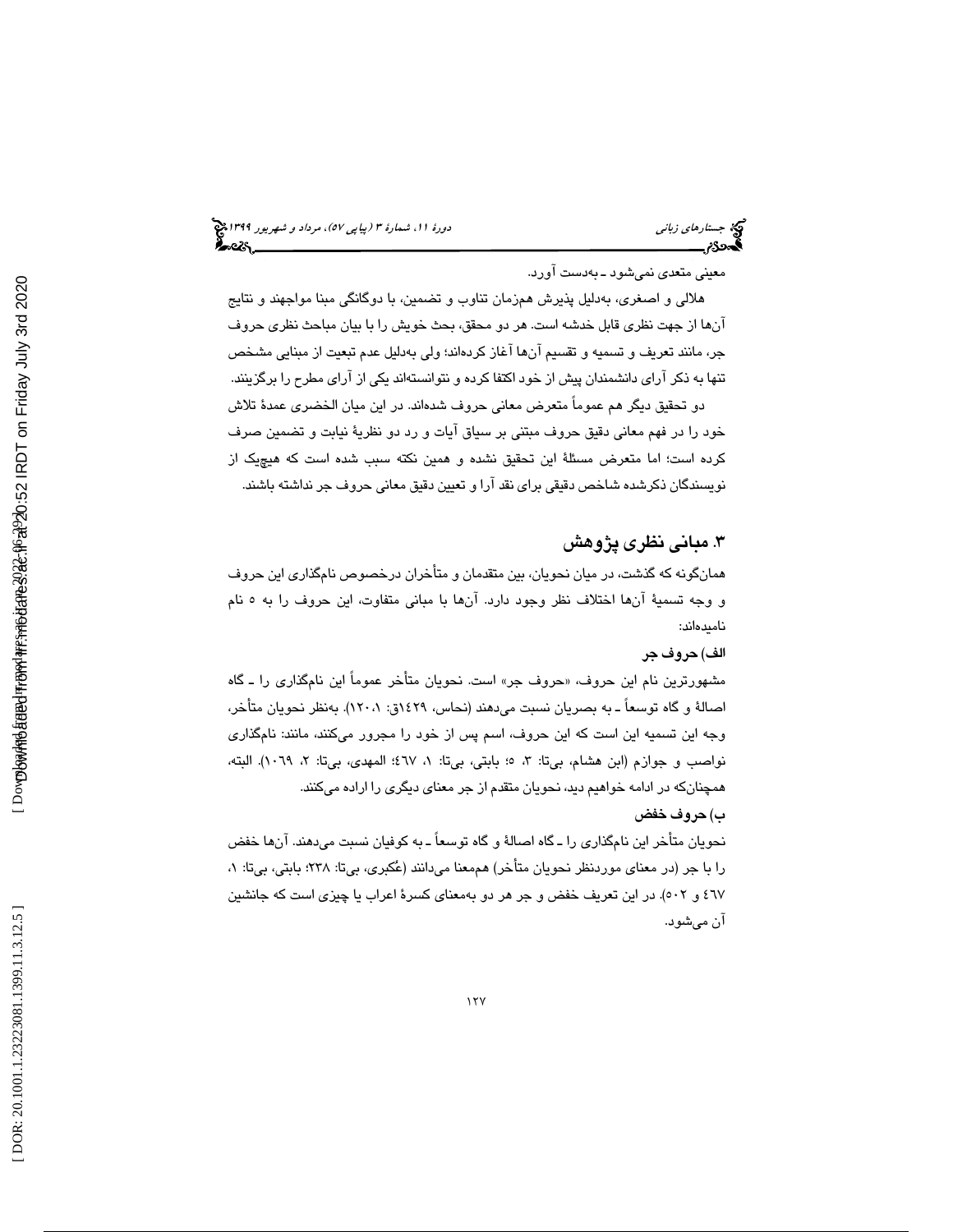صا*دق عباسی و همكاران* واكاوي *نظريهها در ماهيت....*، چ<mark>خ</mark><br>پسماندگان واكاوي نظريها در ماهيت باشد.<br>پسماندگان واكاوي اكاوي اكاوي اكاوي اكاوي اكاوي اكاوي اكاوي اكاوي اكاوي اكاوي اكاوي اكاوي اكاوي اكاوي اكاوي اكا

### )ج حروف اضافه

اين نام هم به كوفيان منسوب است و وجه تسميهٔ آن اين است كه اين حروف، فعلها را به اسمها اضافه ميكنند؛ يعني پيوند مي دهند (مدني، بيتا: ٣٦٠؛ بابتي، بيتا: ١، ٤٦٧؛ المهدي، بيتا: ٢، ١٠٦٩). البته، اين نام بهدليل اشتراك لفظي با اضافه بهمعناي اضافة مضاف به مضاف اليه و نيز اضافه به-معناي نسبت مانند «عربي» و «عجمي» تداول چنداني نيافت (عبابنه، بي تا: ١٩٤).

#### )د حروف صفات

اين نام هم به كوفيان منسوب است و سبب آن اين است كه اين حروف در اسم پس از خود، صفتي مانند ظرفيت يا غير آن ايجاد ميكنند؛ مثلاً در جملهٔ «جلست في|لدار»، «في» بر ظرفي براي نشستن دلالت ميكند. نيز گفته مي شود، اسم پس از خود را به صفت براي اسم نكرهٔ پيش از خود تبديل مي كنند (مدني، بي تا: ٣٦١؛ ابن هشام، بي تا: ٣، ٥).

### هـ) وصلات

ابن قيم اين حروف را از زمرهٔ «وصلات» (حروف ربط) ميiامد كه بهوسيلهٔ آن ميان غير آن ارتباط ايجاد ميكنند. اين وصلات پنج گونهاند كه حروف جر يكي از آنهاست و بهوسيلهٔ آن فعلها را به كلمات مجرور به آنها پيوند ميدهند و اگر اين حروف نباشند فعلها به اسمها متعدي نمي شوند و به آنها نمي پيوندند (ابن القيم، بيتا: ١، ١٢٨).

اگر به كتب نحويان متقدم مراجعه كنيم، ميبينيم كه بسياري از مطالب ذكر شده تأييد نميشود. اصولاً دو اصطلاح «خفض» و «جر» را خلیل بن احمد فراهیدی (بیتا: ٦٨؛ نیز ر.ک: بابتی، بیتا: ١، 502 ) وضع كرده است 1 . پژوهشگران معاصر در معناي آنها نزد خليل اختلاف دارند كه در اينجا مجال طرح آن نيست.<sup>۲</sup> هر چند سيبويه و اخفش تنها از اصطلاح «جر» استفاده ميكنند و «خفض» را هيچ كجا بهكار نگرفتهاند (عبابنه، بيتا: ١٨٩)؛ اما عموم نحويان متقدم، مانند فراء (*معاني القرآن،* ۲۲۲،۲/۱۹۸۰) مبرد (بیتا، ۱/ ۲٤۸، ۲۵۰، ۳، ۱/ ۲، ۲۰۹، ٤/ ۲۰۰)، ابن سراج در *الأصول فی ال*فح*و* (بیتا: ۲/ ۰، ۹، ۱/ ۳٦۱، ٤٩٧)، نحاس در *إعراب|لقوآن* (۱٤٢٩ق: ۱/ ۱٦، ۱۳٥، ۲۳٥). فارسـی در *الحجة في عللالقواءات* (بيتا: ١/ ١٠٥). ابن جني در *الخصائص (بيتا: ١/ ١٨٤) و... ه*ر دو اصطلاح را بهكار بردهاند. درمقابل، زجاجي عموماً «خفض» و اندكي «اضافه» را بهكار ميگيرد (عبابنه، بيتا: ١٨٩). بنابراين، نسبت وضع اصطلاح «خفض» به كوفيان و «جر» به بصريان و نيز نسبت توسع در معنای این اصطلاحات به آنها درست بهنظر نمیرسد و تنها چیزی که میتوان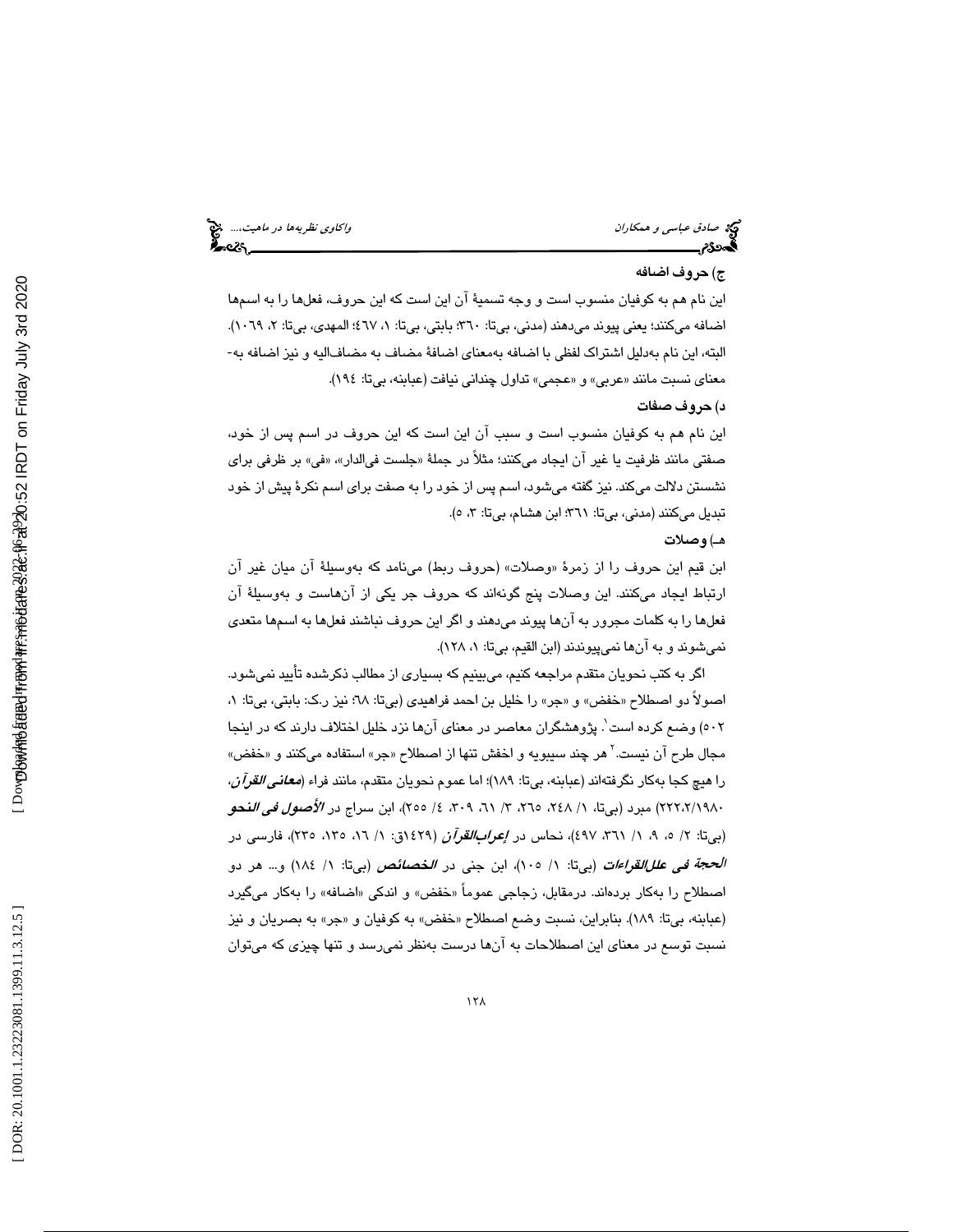از استعمال اين اصطلاحات نزدشان نتيجه گرفت، اين است كه كوفيان از روي عادت، اصطلاح «خفض» و بصريان عموماً اصطلاح «جر» را بهكار ميگيرند.

نكتهٔ مهمي كه در حل اين معما و فهم تفاوت ميان اين اصطلاحات راهگشاست، اين است كه نحويان متقدم حروف جر را اينگونه تعريف مىكنند: «حروف الجر: ما وضع للافضاء بفعل او معناه إلى ما يليه». (حروف جر، حروفي هستند كه براي رساندن فعل يا معناي آن به (اسمي) كه پس از اين حروف مي|يد، وضـع شدهاند) (ابن حاجب، بيتا: ٥١). در اين تعريف «جر» به معناى لغویاش (جذب) بهکار رفته و نشانِدهندهٔ کارکرد معنایی این حروف است، نه کارکرد اعرابی آنها (ابن منظور، ١٤١٤ق: ٤، ١٢٥). اگر به اسمهاي انواع اعراب هم دقت كنيم، ميبينيم كه كلمهٔ «جر» چندان تناسبي با «رفع» و «نصب» و «جزم» ندارد؛ زيرا رفع و نصب و جزم، اصطلاحاتي آواشناسانه هستند كه با نحوهٔ تلفظ اين اعرابها از دهان ارتباط دارند، در حالي كه كلمهٔ «جر» چنين ربطي را نمي رساند؛ اما كلمهٔ «خفض» در لغت به معناي پايين آوردن است و اعراب خفض بهدلیل شکل خاص زبان و دهان در هنگام تلفظ نشانههای این اعراب یعنی «کسره»، «ی» و «تنوین جر» به آن گفته شده است (*همان*: ۷، ١٤٤؛ زجاجی، ۱٤٠٩ق: ۹۳). این تناسب در نامگذاری حرکات «ضمه، فتحه، كسره و سكون» با «رفع، نصب، خفض و جزم» نيز مشاهده ميشود. با توجه به اينكه اعراب «جر» (خفض) مختص اسمهاست (ابن هشام، بيتا: ٣، ٥) و نيز برخي نحويان اضافهٔ مضاف و مضافاليه را بهنوعي حذف حرف جر ميدانند كه نامگذاري حروف جر به حروف اضافه هم اين تحليل را تاييد مىكند. بەنظر مىرسد دو اصطلاح «جر» و «خفض» پس از خليل بهجاي يكديگر بهكار رفته و برخي از زمانها شاهد افزايش كاربرد يكي از اين دو بوده است تا آنجا كه نزد كساني مانند ابن سراج اين دو هممعنا تلقي شدهاند (ابن سراج، بيتا: ١، ٤٩٧). لذا، نام خفض بهمرور زمان به جر تغيير يافته و نحويان متأخر نيز بهاشتباه دليل تسميهٔ حروف جر را عمل جر در ما بعدش دانستهاند ّ (استرابادی، ۱۶۱۷ق: ٤، ۲۲۲؛ ابن هشام، بیتا: ۳، ٥).

اصطلاح جر به معناي وصل كردن يا رساندن يا تعدي ة معناي فعلها و يا كلمات مانند آن (مثل مشتقات و اسمهاي فعل و اسناد در جملههاي اسميهاي كه خبرشان شبهجمله است) به اسمهاست و اسمها را به فعل اضافه مىكند. بر اساس اين معنا، اصطلاحات «جر»، «اضافه» و «وصل» (اصطلاح ابن قيم) كاملاً بر هم منطبقاند و اصطلاح «خفض» جنبهٔ عمل اعرابي اين حروف را مینمایاند. پس در ادامهٔ این پژوهش همین معنا از «جر» مبنای قضاوت در تعیین و تقسیم حروف<br>.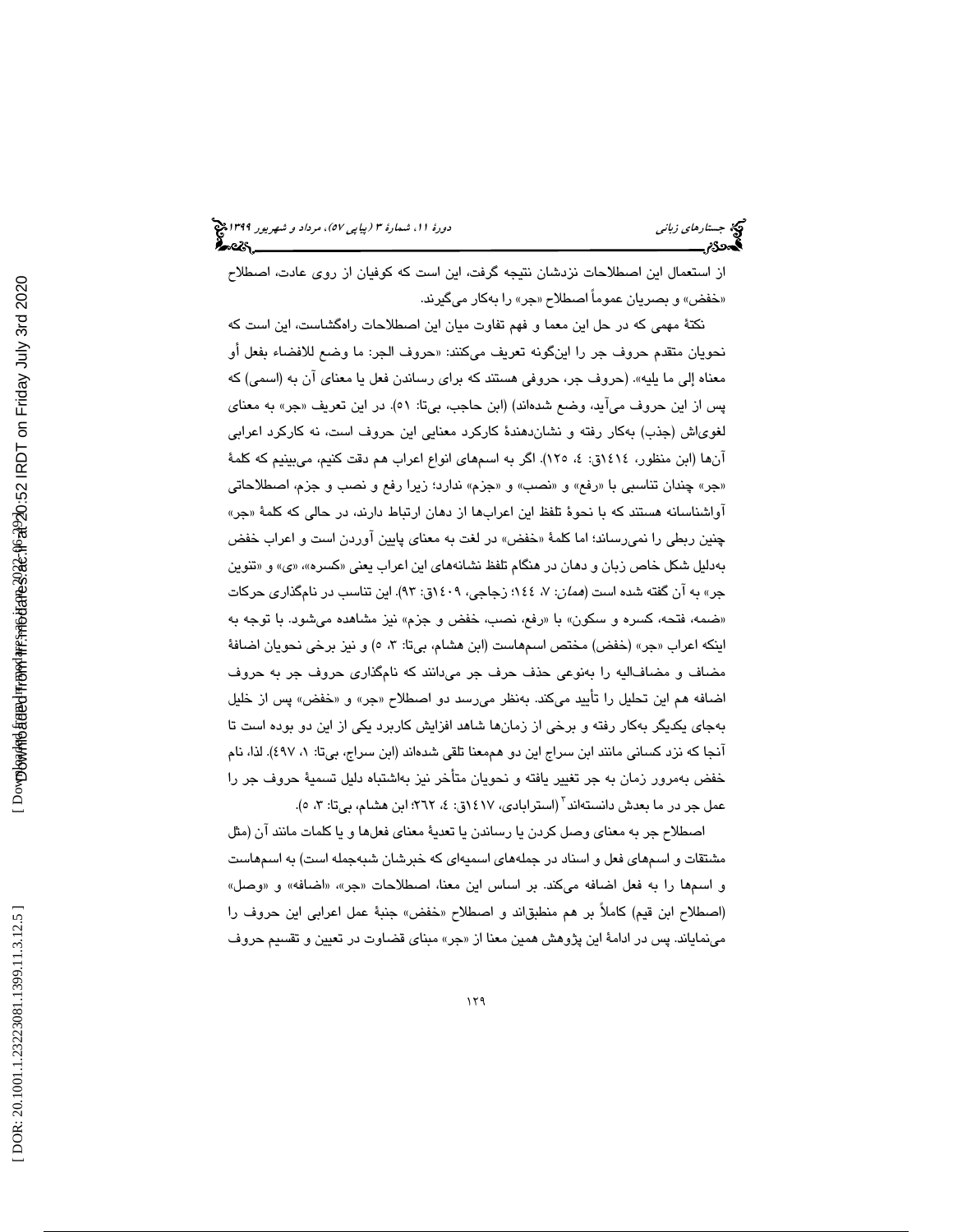جر قرار ميگيرد و براي نشان دادن عمل اعرابي و نيز كلمهٔ پذيرندهٔ اين اعراب از «خفض» و «مخفوض» استفاده میشود.

مطابق اين تعريف حروف جاره بايد حداقل دو ويژگي را دارا باشند: اول اينكه رابط ميان فعل پيش و اسم پس از خود هستند. دوم اينكه همراه با اسم پس از خود معناي فعل پيش از خود را مقيد ميكنند و به عبارت ديگر، به فعل پيش از خود تعلق دارند. اين ويژگي دوم را نحويان متأخر هم با وجود اختلاف تعريف ميپذيرند (ابن هشام، بيتا: ، 2 433). وي حروف جاره و مجرور آنها را از اين جهت شبيه ظروف ميداند. نكتة مهم اينجاست كه وي پس از بحثي در كيفيت تعلق جار و مجرور به فعل و ضرورت اين تعلق، شش چيز را از اين امر خارج ميكند؛ اما عجيب اينكه دليل « ك اعراب خفض را با وجود عدم تعلق جار و مجرور به فعل يا شبهفعل، در حروف زائد يا « تشبيه و «رب» و مانند ان، تبيين نميكند (*همان*: ٤٤٠ به بعد).

 دربارة دليل نياز جار و مجرور به متعلق، نحويان معتقدند: برخي فعلها قدرت و تمكن دارند تا مستقيماً معناي خود را به اسم منتقل كنند. در اين حالت اسم پس از آنها مفعولبه و منصوب است؛ اما برخي از فعلها از اين امر قاصرند و محتاج چيزي هستند كه آنها را بر انتقال معنا به اسم قادر سازد و آن ابزار حرف جر است (همان: 440). با اين توضيح، نياز حروف جاره و مجرور آنها به متعلَق حاصل ويژگي اول آنهاست. پس اگر كسي هر كدام از اين دو ويژگي را براي يكي از اين حروف نفي كند، عملاً ويژگي ديگر را هم نفي كرده است؛ زيرا رابطة اين دو رابطة سببيت است و انكار سبب بهمنزلة انكار مسبب خواهد بود و بالعكس.

پس هر حرفي كه اين دو ويژگي را نداشته باشد، از مجموعة حروف جاره خارج است. درضمن، با توجه به عدم استقلال حروف و تعلق جار و مجرور به فعلي پيش از خود، لازم است براي تحليل معناي جار و مجرور، متعلق و متعلَق را با هم تحليل كنيم و تحليل حرف به تنهايي مفيد به مقصود نيست.

جالب اينكه نحويان متأخر با وجود نپذيرفتن مبناي نحويان متقدم، اين ويژگي را براي حروف جاره پذيرفتهاند و همچنانكه در ادامه خواهد آمد، حروفي را كه اين دو ويژگي را داشته باشند، حروف اصلي و ساير حروف جاره - بر مبناي خودشان ـ را حروف زائد يا شبهاصلي ناميدهاند (همان: ۳، ۸).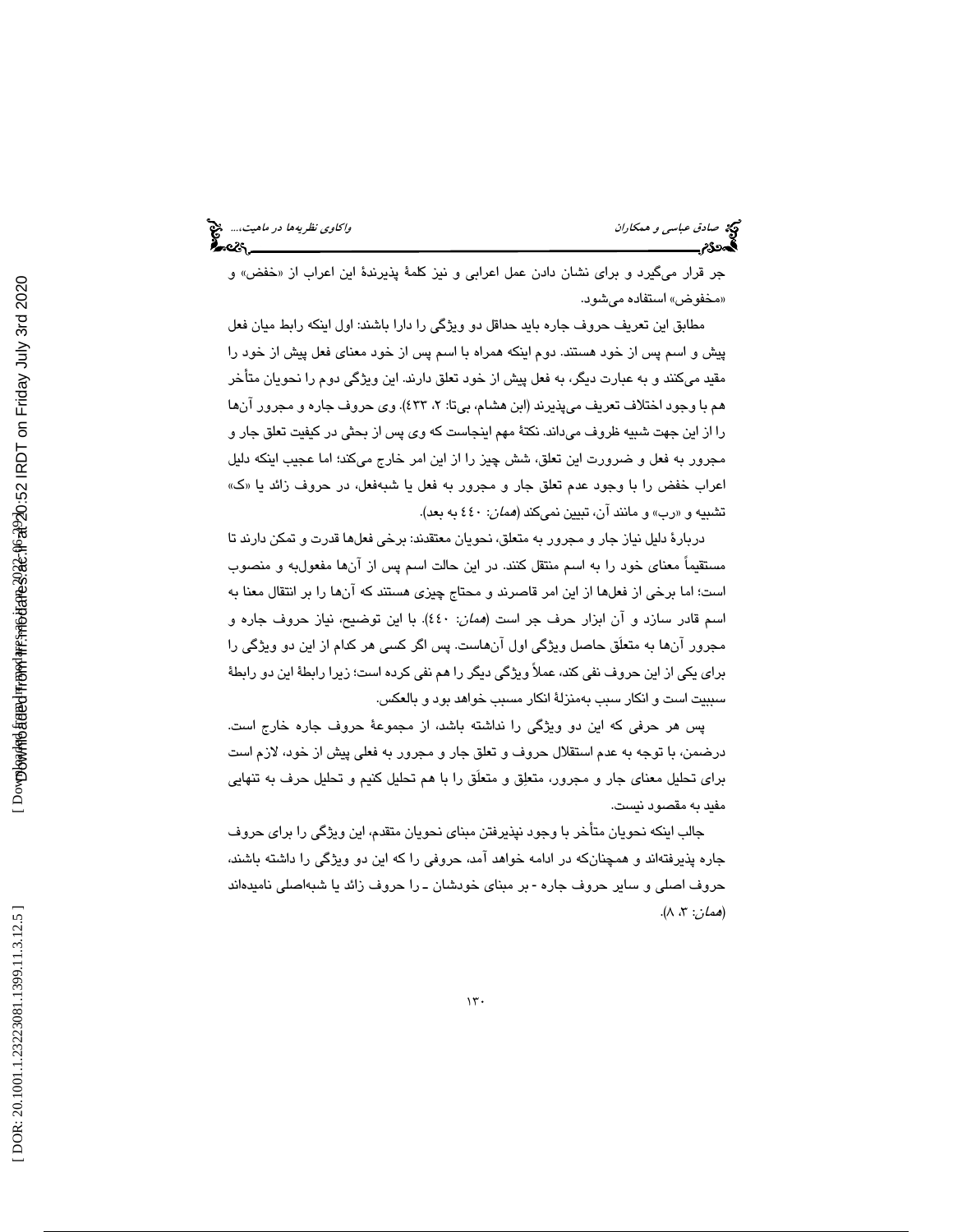## 4. تعداد حروف جر

نحويان عموماً به تبعيت از ابن مالك، تعداد حروف جر را بيست حرف مي دانند (*همان*: ٥ ،٣: بابتي، بيتا: ١، ٤٦٧؛ فاكهي، بهنقل از ابن مالك، بيتا: ٤٩). اين در حالي است كه همچنان كه گذشت، در مباني ميان آن ها اختلافات فراواني مشاهده ميشود. لذا ، هر چند، عموماً تعداد حروف جر را بيست حرف معرفي ميكنند ؛ اما برخي از اين حروف را درنهايت بهمنزلة حرف جر نميپذيرند. حروف جر مطابق احصاى عموم نحويان عبارتاند از: ب، ت، ك، ل، و، من، عن، في، إلى، حتى، رب، علي، مذ، منذ، حاشا، عدا، خلا، متي، كي و لعل.

اگر «لولا» را به اين فهرست بيفزاييم، تعداد انها ٢١ حرف ميشود. بصريان «لولا» را هم در صورتي كه اسم پس از آن ضمير متصل باشد، حرف جر ميد انند؛ زيرا ضمائر متصل تنها در حال نصب و خفض بهكار مىروند. كوفيان «لولا» را بهمنزلهٔ حرف جر نمىپذيرند؛ زيرا اسم پس از «لولا» بنا بر ابتداء مرفوع است و اختلاف تنها در جایی است كه «لولا» بر سر ضمیر متصل میاید که کوفیان دلیل آن را تخفیف میدانند (ابن هشام، بیتا: ۳، ۲؛ همو، ۱۵۱۱ق: ۲، ٤٤۱). تخفيف به اين معناست كه اصل در آنها ضمير منفصل مرفوع است. كاربرد ضمير منفصل همراه باً «لولاً» اين راي را تاييد ميكند؛ مثلاً «ولولاً انت يا علي لم يُعرف المؤمنون بعدي» (ابن طاووس، ١٣٧٦ش: ١، ٥٠٧) يا «ولولا انت لم ادر ما انت» (كفعمي، ١٤١٨ق: ٢٠٥). اگر در اين مسئله راي كوفيان را نپذيريم به تناقض مىرسىيم؛ زيرا نمىشود اسم بعد از «لولا» هم مرفوع و هم مجرور باشد. نكتهٔ مهم ديگر اينكه، نحويان در فصاحت ورود ضمير متصل پس از «لولا» اختلاف دارند و برخي ورود ضمير متصل را پس از لولا شاذ ميدانند.

سه حرف «متي، كي و لعل»، مطابق نظر برخي نحويان، شاذ هستند (ابن هشام، بيتا: *همان*). برخي هم اصلاً نامي از آنها به ميان نميآورند (ابن حاجب، بي تا: 51). او و شارحانش اين حروف را با احتساب «و» كه بهجاى «رب» و به معناى ان است، ۱۸ حرف مىدانند (*همان*؛ استرابادي، ١٤١٧ق: ٤، ٢٦٠؛ المهدي، بيتا: ٢، ١٠٦٩ - ١٠٧٠).

دربارهٔ سه ادات «خلا، عدا و حاشا» هم بر سر اینکه فعل یا اسم یا حرف هستند، اختلاف است. لازم است براي قضاوت دربار ة اين اختلاف، ساختار لفظي و معنايي اين كلمات را تحليل كنيم. دو كلمة «خلا و «عدا» بر وزن «فعَل» هستند كه مطابق وزن صيغةً غائب ماضـي است. «حاشـا» هم بر وزن «فاعَل»، صيغةً ماضىي غائب از باب «مفاعله» است. اين كلمات از جهت معنا استثنا را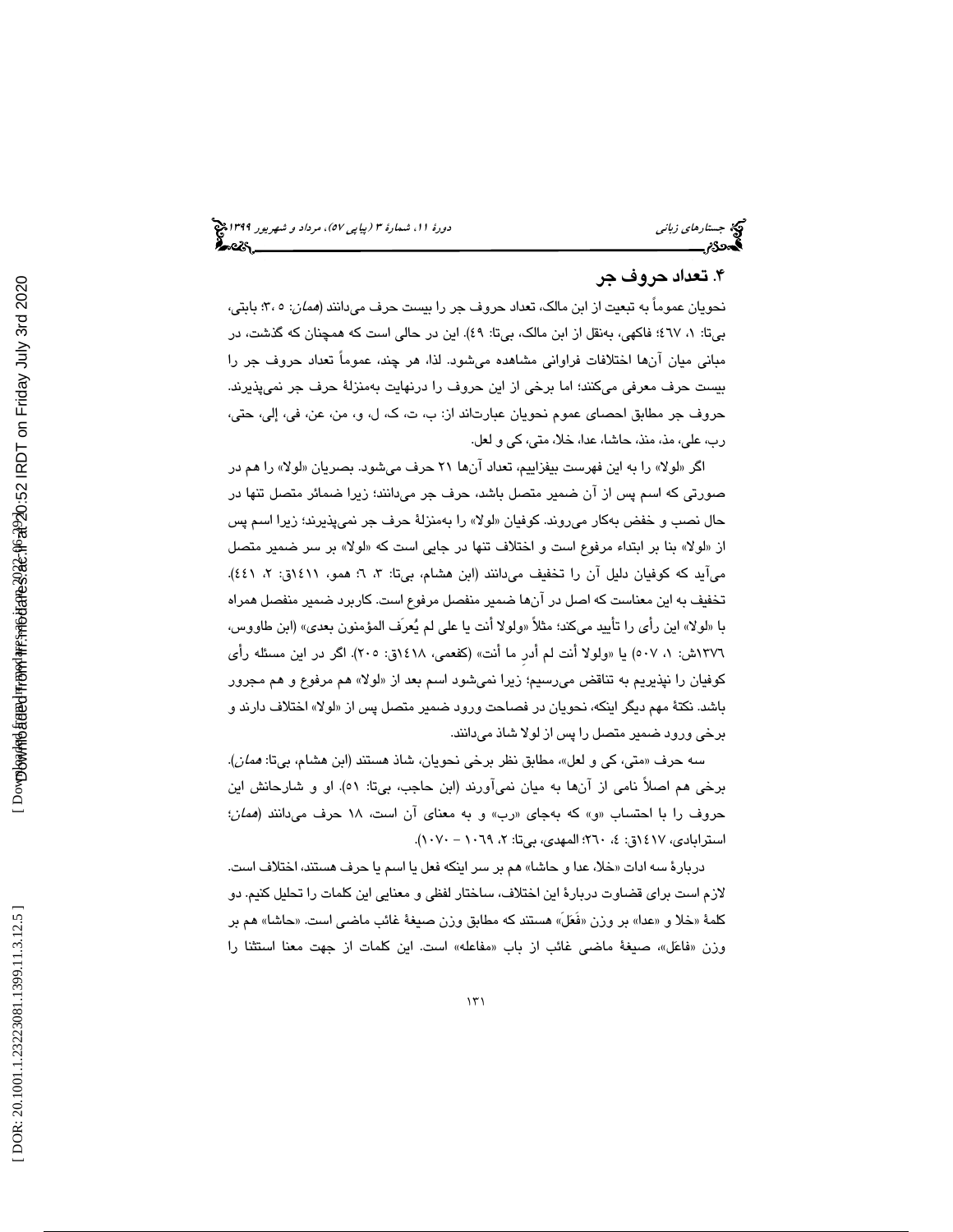مىرسانند و نيازمند متعلق نيستند (ابن هشام، بيتا: ۲، ٤٤٢). در تعريف حرف گفتهاند: «كلمها*ى* است كه بر معنايي در غيرخود دلالت مي كند (ابن حاجب، بيتا: )51. بر اساس اين تعريف كلمهاي را كه از جهت معنا مستقل باشد و بر ذات يا معنايي مشخص دلالت كند ، نميتوان حرف ناميد. بنابراين، محاسبة آنها در شمار حروف، از طرفي با تعريف حرف منافات دارد و از سو ديگر با تعريف برگزيدهٔ اين تحقيق از حرف جر نيز سازگار نيست. لذا، اگر اين سه، اسمي را پس از خود مخفوض كنند، بايد اين ادوات را هممعنا با كلماتي مانند «غير» و «سوى» اسم دانست نه حرف؛ خصوصاً اينكه « سوي» از جهت كاربرد فعلي و اسمي به اين سه فعل بسيار نزديك است. يكي از جالبترين نقاط اشتراک ميان «سوی» با اين سه، اين است که تنها زمانی اسم پس از انها مخفوض است كه «ما» پیش از آنها نباشد (فاكهی، بیتا: ٥١)؛ زیرا در صورت آمدن «ما» بر سر آنها هر چهار كلمه فعل هستند و اسم پس از آنها مفعولبه و منصوب است. پس بايد هر چهار كلمه را يكسان تحليل كنيم. بهنظر ميرسد، اين چهار كلمه در صورتي كه پيش از آن » ما«ها نباشد، اگر اسم پس از خود را منصوب كنند فعل و اگر اسم پس از خو د را مخفوض كنند ، اسم هستند و اسم مخفوض پس از آنها مضافاليه است. در ادامه خواهيم ديد كه نحويان در تحليل برخي از حروف جاره همين تحليل را پذيرفتهاند و مثلا «عن» و «علي» را در صورتي كه حرف جري پيش از آنها باشد، اسم ميدانند. شايد دليل اينكه همين روش را در تحليل اين سه كلمه بهكار نگرفتهاند، توجه بيش از حد به پديدههاي لفظي باشد؛ بهگونهاي كه سبب غفلت آنها به كاركرد معنايي اين سه كلمه شده است.

كلمهٔ «رُبٌ» مفهوم تقليل يا تكثير را مىرساند. البته، نحويان در اينكه اصل معنا*ى* «رب» تكثير است یا تقلیل، با هم اختلاف دارند<sup>؛</sup> (ابن هشام، بیتا: ٢٤٦). «ابن هشام از قول رمانی و ابن طاهر نقل میكند كه مجرور رب، در جملها*ی* مانند: «رب رجل صالح لقیتُ» مفعولبه و در جملها*ی* مانند «رب رجل صالح لقيته» مبتدا يا مانند «زيدا ضربته» مفعول است. انها ناصب را عامل پس از مجرور ميدانند؛ زيرا «رب» صدارتطلب است و براي تعديهٔ عامل بهكار نميرود. سپس نظر جمهور را مبنی بر اینکه «رب برای تعدیهٔ عامل است» نقل و ان را رد میکند (*همان*: ۲، ٤٤١). در اين نظر تناقض عجيبي مشاهده ميشود؛ زيرا «رب» متعلق به چيزي نيست، زائد هم نيست؛ اما عامل است و در عين حال هيچ نقشي در جمله ندارد؛ ولي كلمة پس از آن، با وجود اعراب خفض، مفعول به يا مبتدا و محلأ منصوب يا مرفوع است.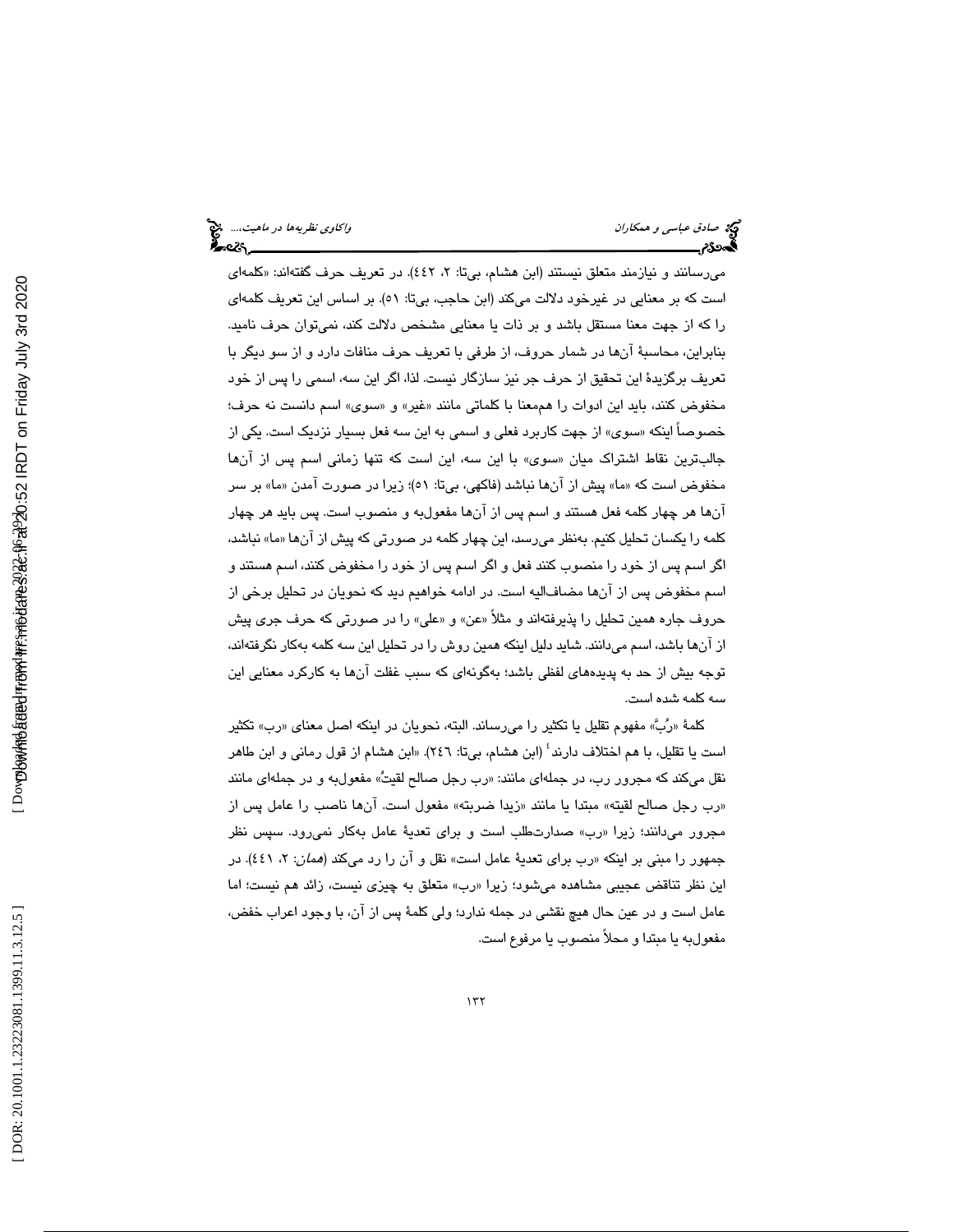كليد حل اين تناقض ـ مانند بسياري ديگر از تناقضهاي نحوي ـ در دست رضيالدين استرابادی است. وی در شرح کلام ابن حاجب، مطالب مفصلی در کیفیت تلفظ و معنای «رب» میاورد. انگاه میگوید: «رب نزد بصریان، ـ بهخلاف کوفیان و اخفش ـ حرف جر است»، در حال*ی* كه رب در تقليل، مانند «كم» خبريه در تكثير است و در اسميت ان خلافي نيست؛ بلكه مانند كم خبريه، مفيد تكثير است. آنچه بصريان را واداشته تا رب را حرف بدانند، اين است كه رب مانند كم بِه حرف يا اضـافه مجرور نميشود و مثلاً نميگويند: «بربٌ رَجُل يا غلام رب رجل». سَپِس بر حرف دانستن رب اينگونه اشكال ميكند كه حروف جر وسيلة تعدية (افضاء) فعل به اسم هستند؛ اما در جملهای مانند «رب رجل کريم اکرمته»، اکرمت به خودش متعدی است و برای تعديه به مفعولش به حرفي نيازمند نيست (استرابادي، ١٤١٧ق: ٤، ٢٨٨). وي در پاسخ به استدلال ابن هشام براي نياز فعل به رب براي تعديه بهدليل ضعف، اشكال ديگري هم به اين جمله ميگيرد كه اگر فعل براي تعديه ضعيف است، چگونه در ضمير پس از خود ـ كه به مجرور رب باز ميگردد ـ مستقيماً متعدي ميشود (همان: 289). سپس برخي از پاسخهاي آنها را ذكر و رد ميكند و در- پايان، نتيجه ميگيرد، نزد من، مذهب كوفيان و اخفش قوي است؛ يعني رب اسم است و به اسم نكره اضـافه ميشـود. معناى «رب» هم تقليل است همچنانكه «كم» بر تكثير دلالت ميكند. نيز رب هميشه مبتدا و مرفوع است و خبري ندارد (همان: 290). البته، ميتوان به استرابادي اشكال كرد كه مبتدا مسنداليه است و نميتواند خبر نداشته باشد؛ ولي پاسخ اين اشكال دشوار نيست. ظاهراً منظور استرابادي از اينكه خبر ندارد، اين است كه آنچه پس از مخفوض رب ميآيد، صفت است نه خبر و خبر جمله استقرار و وجود مطلق است كه حذف آن واجب است.

اشكال استرابادي به حرف بودن رب (نيازمند نبودن رب به متعلق)، همان تناقضي است كه در كلام ابن هشام ديديم. دليلي هم كه بصريان براي اثبات حرف بودن رب ميآورند (مخفوض نشدن رب به حروف جر يا اضافه)، ابتدا با تعريف كلي حرف (چيزي كه بر معنايي در غيرخودش دلالت ميكند) كاملاً مغاير است؛ زيرا معناي تقليل يا تكثير براي رب معنايي مستقل است و كلمات ديگري مانند «كم» ـ كه معناى مشابه دارند ـ اسم محسوب مىشوند؛ دوم، دليل بصريان هيچ الزامى را براي حرف بودن رب اثبات نميكند؛ زيرا كسي نگفته است اگر كلمهاي به حرف يا اضافه مخفوض نشود، حرف است. ضمناً اين استدلال كاملاً لفظي است و جنبة معنايي رب را ناديده ميگيرد. به اين ترتيب، بهنظر مىرسد «رب» شبيه اسمهايي مانند «كم» خبريه اسم و ما بعدش مطابق نظر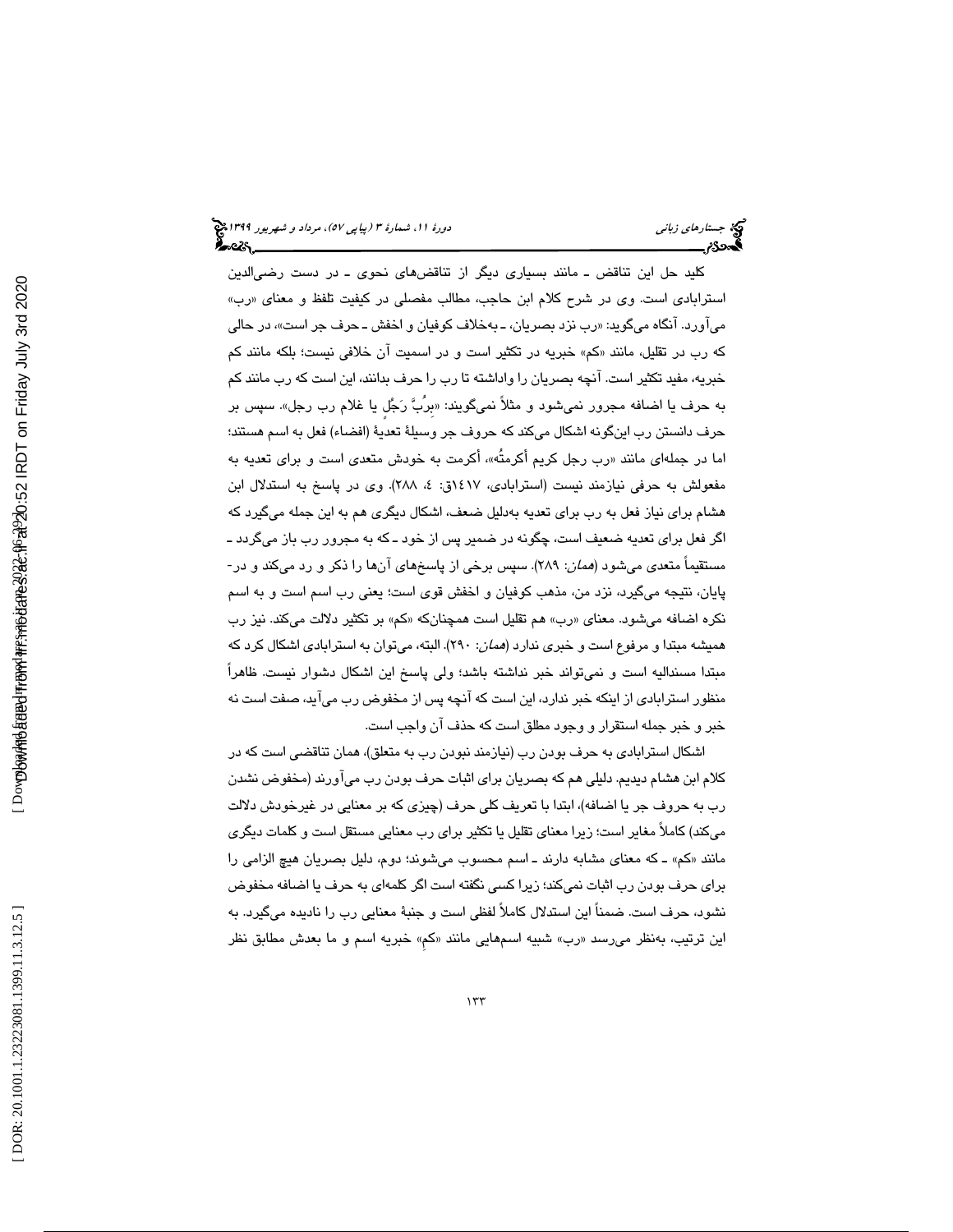استرابادي بنا بر اضافه، يا مطابق نظر ابن سراج بهنقل ابن هشام، بنا بر اضافه يا تمييز مخفوض است(ابن هشام، بيتا: ٢، ٤٤١).

» تشبيه بر شباهت ميان دو چيز دلالت ميكند. ابن هشام از اخفش و ابن عصفور نقل ك » میكند كه «ک» نیازمند متعلق نیست. انان استدلال میكنند كه در جملهای مانند «زید كعمرو»، اگر بگوييم «ک» متعلق به «استقر» است، «ک» بر ان دلالت نميکند و اگر بگوييم «ک» متعلق به فعلی مناسب است، مانند «اشبه»، این فعل خود متعدی است و نیازی به «ک» ندارد. ابن هشام به این استدلال اینگونه پاسخ میدهد که: «حق این است که همهٔ حروف جاره، اگر در موضـع خبر و مانند آن واقع شوند، بر استقرار دلالت ميكنند» (ابن هشام، بيتا: ، 2 442). پاسخ ابن هشام تام بهنظر نميرسد؛ زيرا در اينجا مراد نحويان از «استقرار»، مطلق اسناد است و شباهت كه از «ک» فهميده ميشود، اسناد مطلق نيست. در جملههايي مانند «زيد فيالدار»، «هذا الكرس*ي* من الحديد»، هذا الكتاب لعلي» و مانند آنها، اگر فعل اسناد را ذكر كنيم، باز هم محتاج حروف جاره هستيم و » حذف انها ممكن نيست؛ اما «ک» تشبيه، جانشين اسمهايي مانند مثل يا شبيه، يا فعلي مانند يشبه است و امدن همزمان هردوی انها در جمله جایز نیست؛ یعنی اگر چیزی که «ک» جانشین ان است ذكر شود، حذف «ک» نه جائز، بلكه واجب است.

بهنظر ابن حاجب «ک» حرف است و دلیل حرف بودنش این است که همراه با مجرورش صلهٔ موصول واقع ميشود. مانند: «جاءالذي كزيدٍ» (استرابادي، ١٤١٧ق: ٤، ٣٢٣). سپس در پاسخ به این پرسش که چرا جائز نیست «ک» مانند «مثل» و مبتدای ان محذوف باشد؟ میگوید: «در باب موصولات گذشت كه حذف مبتدا در صلهٔ موصولات بهجز «اى» اگر طولانی نباشد، بسیار كم است، در حالي كه كاربرد مانند «الذي كزيد» شايع و فراوان است» (*همان)*. استدلال استرابادي براي اثبات مقصود وي كافي نيست؛ زيرا كمي يا زيادي كاربرد هر ساختار هيچ دلالتي بر اينكه كلمهاي اسم يا حرف است، ندارد. در ادامه، وي اسم بودن «ک» را در عبارتي مانند «يَضحَكن عَن كَالبرَد المنَهمِ» و چند جملة ديگر متعين مي داند. هر چند خود در ادامه، برخي از آنها را بر ضرورت حمل میكند (*همان*: ٣٢٣ – ٣٢٤)؛ اما از انجا كه «ك» مفيد تعديهٔ فعل به اسم نيست و متعلق ندارد، نمیتوان ان را مانند «عن» و «علی» در شرایط مشابه تحلیل کرد؛ زیرا «ک» و مخفوضش اگر متعلق به فعل نباشند، بايد در جمله نقشي مانند صفت يا حال و مانند آن بپذيرند. معنای «ک»، یعنی تشبیه هم اقتضای وجود چیزی را دارد که با «ک» به «برد منهم» تشبیه شود.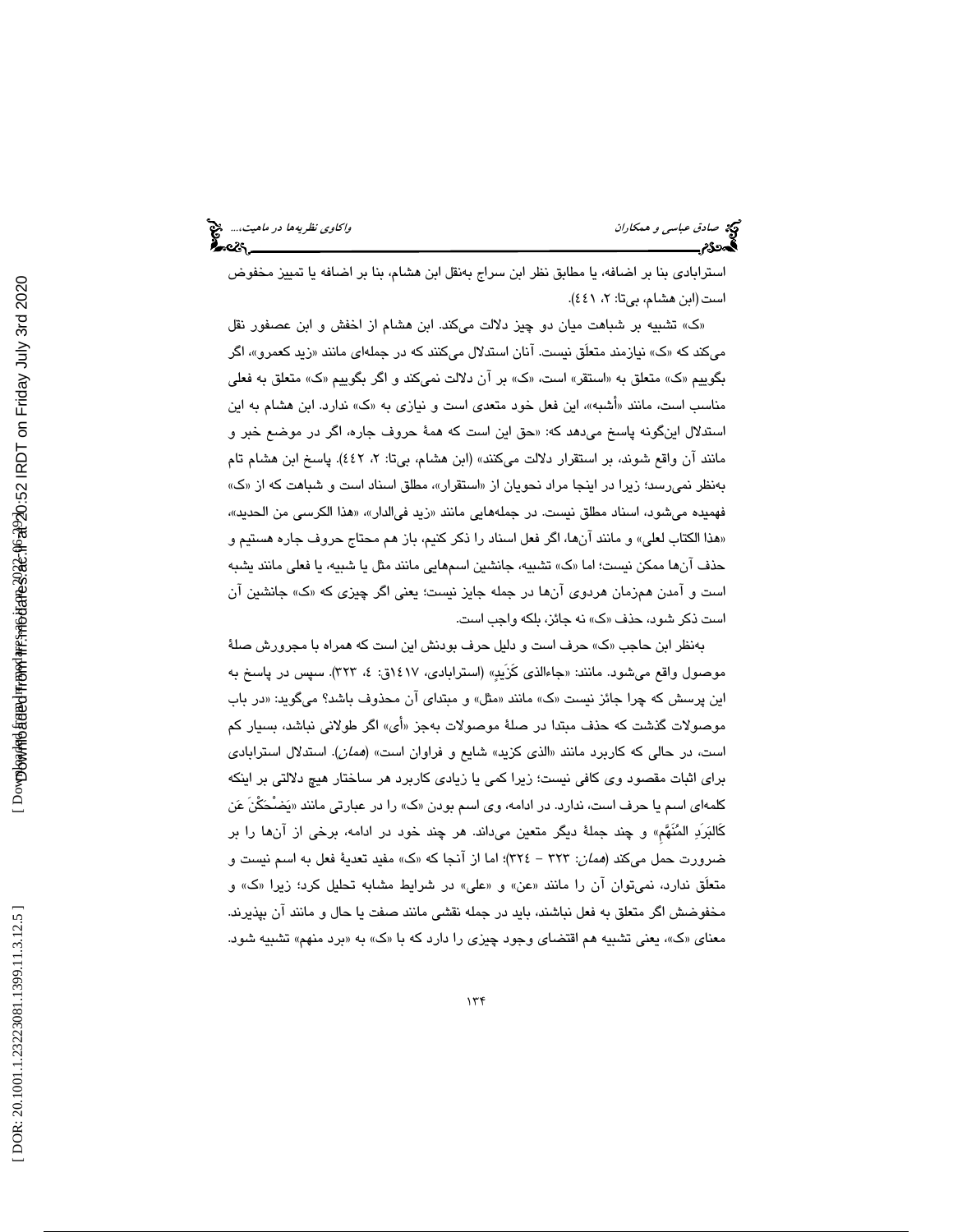پس جمله محذوفی دارد كه میتوان آن را به «ثغر» (دندانهای پیشین كه در هنگام خنده نمایان میشوند) و مانند ان تقدیر کرد. با احتساب این تقدیر اصولاً «عن» بر سر «ک» نیامده و استدلال باطل است.

تا اینجا مدارک برای قضاوت دربارهٔ اسم یا حرف بودن «ک» کافی نیست. هر چند رساندن معنای تشبیه، مقتضی اسم بودن ان است؛ اما انچه قطعی است این است که «ک» نیازمند متعلق نيست و براي رساندن معناي فعل به اسم بهكار نمي رود. بنابراين، حتى اگر آن را حرف بدانيم، باز در مجموعة حروف جاره نميگنجد.

دربارهٔ «مذ» و «منذ» نحويان اختلاف فراوان دارند. اين اختلاف حاصل اختلاف نحويان متقدم در مكتب بصره و كوفه است و سبب تشتت فراواني در آراي نحويان متأخر شده است. در بسياري از كتب نحو، حتي كتب نحو معاصر، بهدليل تأكيد بر جنبههاي آموزشي و دوري از نحو استدلالي، آراي بصريان و كوفيان با هم درآميخته و سبب بروز برخي تناقضات شده است. يكي از منظمترين و بهترين گزارشها از آراي نحويان در باب مذ و منذ متعلق به استرابادي است. وي در *شمرح كافيه،* به تفصيل، آراي نحويان را در باب اصل اين دو كلمه و معنا و كاربردشان و اينكه اسم يا حرف هستند، بيان ميكند و در خلال اين گزارش آراي مختلف را نقد و خود نظرية جديدي را مطرح ميكند. لذا، گزارش استرابادي به اختصار درج و نظرية او ارزيابي ميشود.

استرابادي ميگويد: نحويان معتقدند اصل مذ، منذ است كه به حذف «ن» تخفيف يافته است. استدلال انها اين است كه اگر مذ را بهشكل اسم بهكار بگيريم، بهشكل «مُنيذ» تصغير و بهشكل «امناذ» جمع بسته میشود. بنابراین، اسم بودن در «منذ» بر حرف بودن غلبه دارد؛ زیرا حذف گونهای تصرف است و تصرف در حرف واقع نمیشود، مگر در حروف مضاعف مانند «رُبّ» (رُبَ). ْ همچنانكه برخى «إذ» را كوتاهشدهٔ «إذا» دانستهاند (*استرابادى*: ١٤١٧ق: ٣، ٢٠٨)؛ اما ابن هشام با اين استدلال كه «مُنَيذ» و «امناذ» از عرب نقل نشده است، اين استدلال را نميپذيرد (*همان).* 

اخفش ميگويد: «منذ» زبان حجازيان و «مذ» زبان بني تميم و غيرانهاست و حجازيان در اين كلمه با ايشان شريكند. همچنين، حكايت كرده كه: حجازيان كلمة پس از ايندو را مطلقاً مخفوض و تميميان مطلقاً مرفوع ميكنند. جمهور عرب وقتي استعمال منذ را كه بنا بر قول اخفش، زبان اهل حجاز است، پذيرفتند، اسم پس از مذ و منذ را در زمان حال، به اتفاق مخفوض ميكنند و بر سر جر به وسیلهٔ این دو، در زمان گذشته، اختلاف دارند و بر این امر که مذ و منذ برای آینده بهکار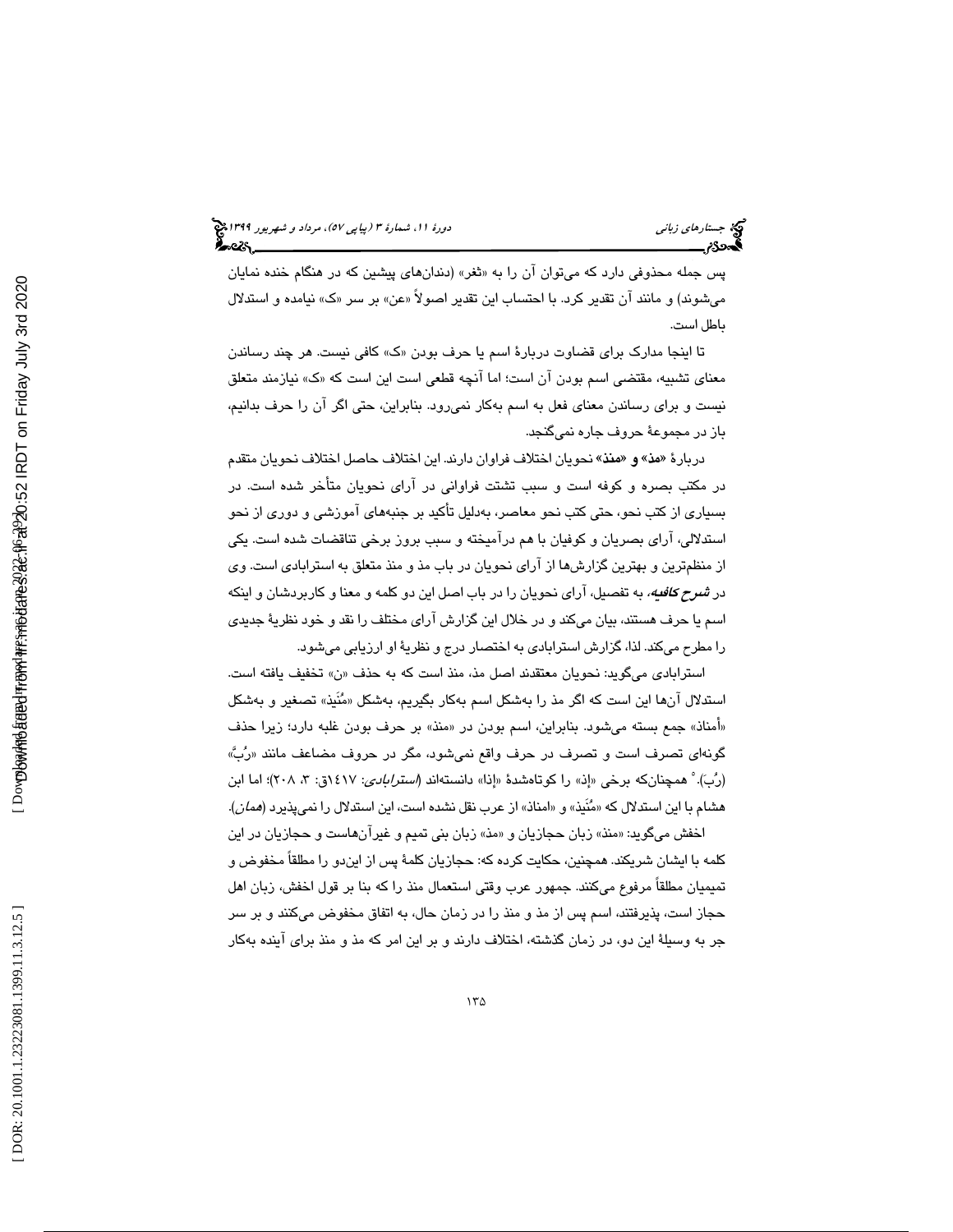صا*دق عباسی و همكاران* واكاوي *نظريهها در ماهيت...*.، چ<mark>خ</mark><br>پيمان المال المال المال المال المال المال المال المال المال المال المال المال المال المال المال المال المال ال<br>پيمان المال المال المال المال المال المال المال الم

### نميروند، متفقند (همان: 209 ).

فراء میگوید: منذ از «من» و «ذو» (اسم موصول) ترکیب شده و در عبارت «منذ *یؤ*ُ ي*ودُمالجمعة*» يوم خبر براي مبتداي محذوف است. به تقدير: «منالذي هو يوم|لجمعةً» يعني «من الوقتالذي هو *يوم|لجمعة*»، بنا بر حذف موصوف. رضـي معتقد است براي استقامت معنا لازم است در عبارتـي مانند «ما رايته منذ يومان» تقدير «من ابتداء الوقتالذي هو يومان» باشد بنا بر حذف مضاف موصوف (همان ).

برخی از کوفیان گفتهاند: اصل منذ «من إذ» بوده است که ترکیب شدهاند و «ذ» بهدلیل التقای ساكنين پس از حذف همزه إذ، مضموم شده است. پس اسم مرفوع پس از آن، فاعل فعل مقدر است. پس تقدير عبارت «منذ *يؤُم الجمعة*» ميشود: «من إذ مض*ـي يوم الجمعة*»، يعني «من وقت مضـي *یوم|لجمعه*». رضمی میگوید: شایسته است وی در عبارتی مانند «ما رأیته منذ یومان» تقدیر را «ما رأيته من إذ ابتدأ يومان» بگيرد؛ يعني همينكه دو روزي كه پيش از زمان تكلم است آغاز شد (همان ).

رضيالدين هر دو نظر را متكلفانه ميداند؛ زيرا اگر اسم پس از منذ مجرور باشد، ديگر نميتوان آن را بهدليل عدم امكان اجراي دو تقدير مذكور بر آن، مركب دانست؛ بلكه در اين صورت حرفي است كه لفظ آن بر لفظ اين اسم مركب منطبق است (همان ).

برخي بصريان گفتهاند: مذ و منذ در هر حال اسم و مبنياند و اگر اسمي پس از آنها مخفوض شود، مضافاليه است. دليل رفع اين دو نزد آنها، در حالتي كه بعدشان مرفوع باشد، اين است كه مضافاليه انها مانند «حيث» جمله است؛ اما اگر بعدشان مجرور باشد، دليل بناي انها اين است كه متضمن معناى حرف هستند؛ زيرا معناى «منذ يوم|لجمعه» «من حد يوم|لجمعه است؛ يعني از حد و تاريخ روز جمعه.» پس اين دو به معناي حد هستند و به زمان اضافه ميشوند و معناي «من» را در خود دارند. پس معناي «مذ شهرنا» «من اول شهرنا» و معناي «مذ شهر» «من اول شهر قبل وقتنا» (از اول ماه پيش از زمان ما) است؛ زيرا «مذ» و «منذ» بايد در همهٔ متصرفاتشان معناي ابتدای زمان را برسانند (*همان*: ۲۱۰).

حاصل گزارش رضی این است كه «مذ» و «منذ» اگر پس از آنها مجرور باشد، مطابق نظر جمهور نحويان حرف جرند و مطابق نظر برخي بصريان اسمند؛ اما اگر پس از آنها مرفوع باشد، در اسم بودن آنها خلافي نيست؛ اما دربارة چگونگي مرفوع پس از آنها آرا متفاوت است (همان ).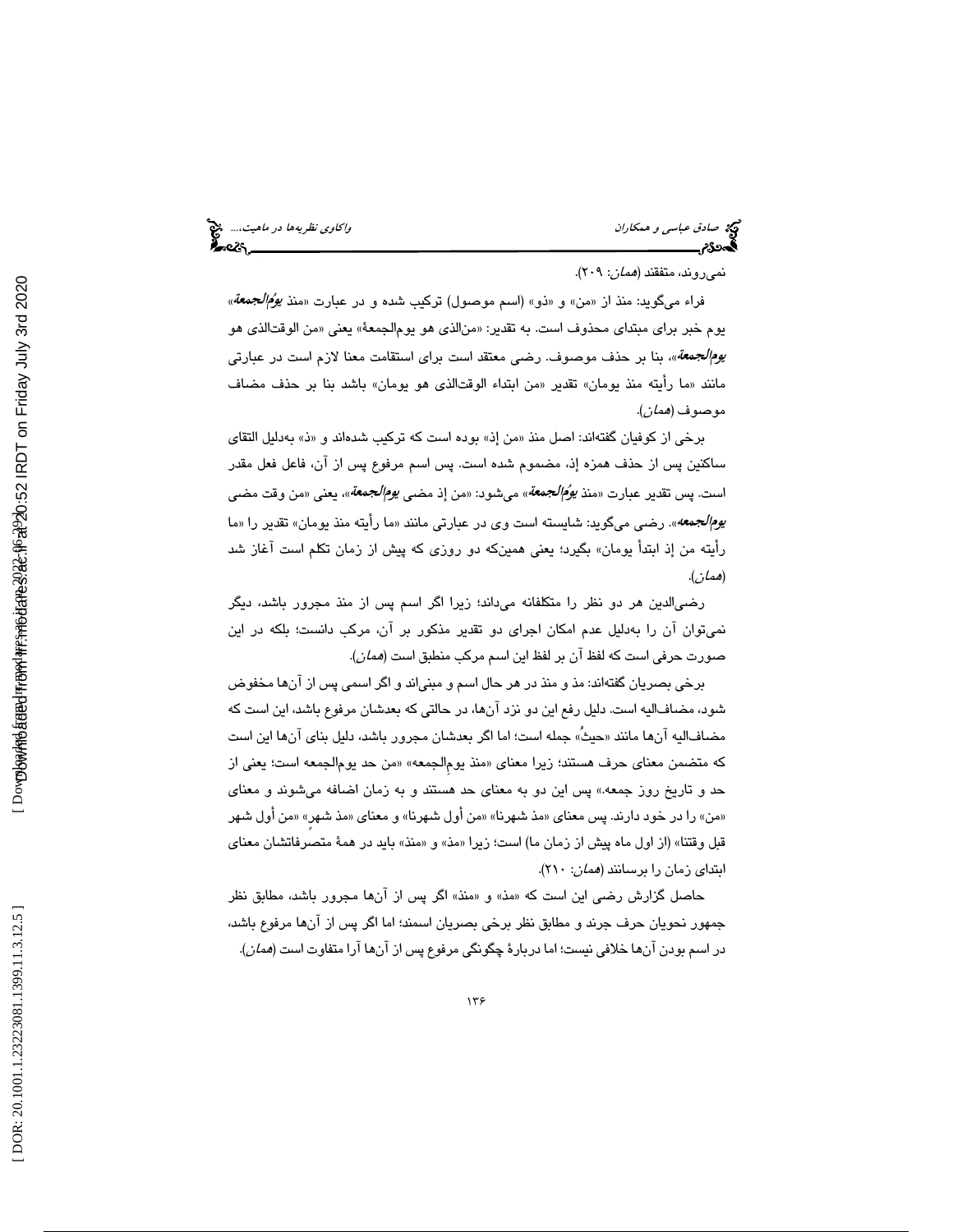نخست نظر جمهور بصريان است كه اين دو را مبتدا و مرفوع پس از آنها را خبر ميدانند (همان). وي چند صفحة بعد مذهب بصريان را بهتفصيل شرح ميدهد (همان: 215 - 219 ).

دوم نظر ابوالقاسم زجاجي است كه ميگويد: مذ و منذ خبر مقدمند. اگر وي مذ و منذ را مانند بصريان بهشكل مرفوع و به معناى «أول *المدة* يا جميع المده» تفسير كند، غلط است؛ زيرا مثلاً اگر بگويي «أول *الملة* يومان»، دو روز را اول مدت دانستهاي. درضمن، خبر دادن از نكرهٔ مؤخر به معرفة مقدم جايز نيست؛ زيرا زمان مقدر تنها زماني خبر براي نكرة مؤخر واقع ميشود كه بنا بر ظرفيت منصوب باشد؛ مانند: «*يوم|لجمعة* قتال»؛ اما اگر آن را بهشكل ظرف تفسير كند، مثلاً «ما رايته مذ يومُالجمعه»، يعني «پايان رؤيت روز جمعه بود» و «ما رايته مذ يومان»، يعني «پس از ديدن او دو روز است (از ديدن او دو روز گذشته است). اگرچه در معنا اشكال بزرگي پيش ميآيد؛ اما تا حدي پذيرفتني است (*همان*). اشكالي كه استرابادي به زجاجي ميگيرد، به بصريان هم وارد است؛ زيرا اگرچه ايشان مذ و منذ را مبتدا ميدانند؛ اما از جهت معنا تقدم و تأخر خبر و مبتدا تفاوت چنداني ايجاد نميكند. نظر سوم و چهارم، نظر فراء و برخي كوفيان است كه گذشت.

درادامه، استرابادي از تركيب آراي مختلفي كه بيان كرده و نيز كلام مالكي، نظرية خود را دربارة مذ و منذ ترتيب ميدهد و ميگويد: عرب بهطور خاص، معناي ابتداي غايت براي زمان را اراده كردهاند. پس لفظ «من» را كه مشهور در معناى ابتداى غايت است، با «إذ» كه مخصوص زمان ماضي است، تركيب كردند. آنچه ما را به ابراز اين نظر واداشت، وجود معناي ابتداي غايت و زمان گذشته در همهٔ موارد كاربرد «منذ» است. اين دو معناي كلمات «من» و «إذ» است كه گمان تركيب منذ را از اين دو كلمه تقويت مىكند. همچنين، لفظ اين دو كلمه هم با «منذ» تناسب دارد و بيشتر امور نحو ظني است (همان). غرض از اين تركيب، بهدست آوردن كلمهاي است كه حد زماني فعل مذكور را برساند و نيز آن زمان محدود را تعيين كند. مانند تحديد زمان عدم رؤيت در «ما رأيته منذ *يوم|لجمعة*».<sup>٦</sup> تحديد و تعيين زمان يا با ذكر مجموع آن زمان از اول تا آخرش كه به زمان تكلم متصل مىشود، حاصل مىشود، مانند «منذ يومان و مذ اليومان و مذ سنتان و مذ زيد قائم، ـ مشروط بر اينكه قيامش تا زمان تكلم امتداد داشته باشد» يا با ذكر اول، زماني كه آخرش به تكلم متصل است بيآنكه متعرض ذكر آخرش شوند؛ زيرا بهدليل علم به اتصالش به زمان تكلم، معلوم است و كلمهٔ مذكور مخصوص آن اول است، بهگونهای كه زمانهای بعد از آن با آن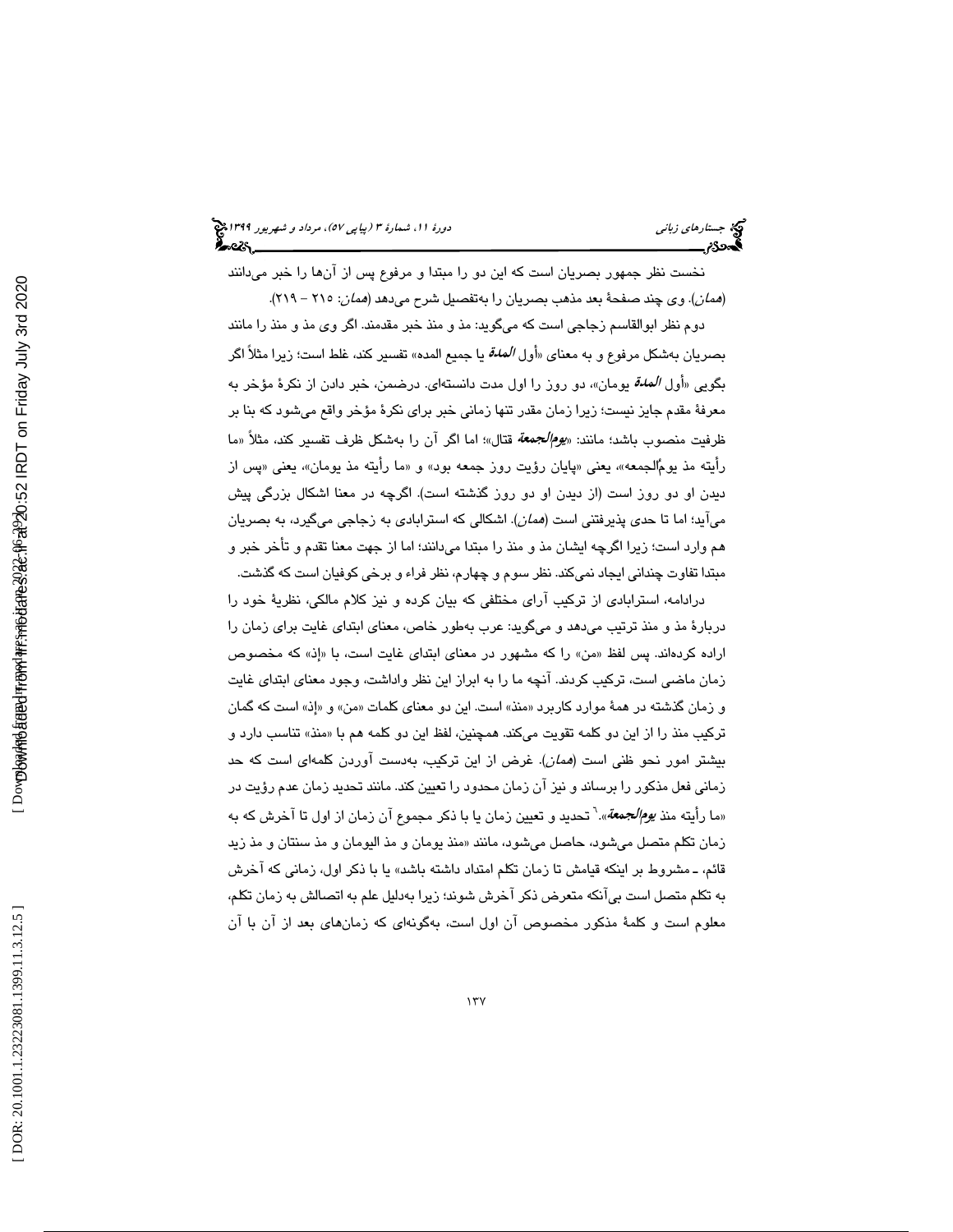مشارکت نمیکنند. مانند: «مذ *يوم|لجمعة* و مذ يوم قدمت فيه و مذ قام زيد». منظور نزديکترين روز جمعه است؛ زيرا روزهاى پس از ان در اين نام شريكش نيستند. در حالت اول اصل «منذ» بايد «من اول إذ» باشد كه «اول» مضاف به إذ، در تركيب حذف شده است؛ زيرا مثلاً در «منذ زيد نائم» ابتداي زمان خواب زيد مورد نظر است؛ اما در حالت دوم، به تقدير مضاف و حذف آن نيازي نيست؛ زيرا معناى «منذ قام زيد»، «من إذ قام زيد» است (*همان*: ٢١٢). بەنظر مىرسد، نظر استرابادي در لزوم تقدير مضاف به «إذ» و حذف آن درست نيست؛ زيرا اولاً معناي ابتدا از تركيب «من» و «إذ» فهميده ميشود؛ چون «من» مفيد ابتداى غايت است. دوم اينكه، معناى ابتدا در اينجا عرفي است و مثلاً وقتي كسي ميگويد: «ما رايته منذ يوم|لجمعهٔ»، لزوماً منظورش اين نيست كه از ابتداي فجر روز جمعه او را نديدم.

سپس دربارة جملهاي كه به منذ اضافه ميشود، اين قاعده را وضع ميكند كه: دو نوع جمله به منذ اضـافه میشـود یا هر دو جزء ان (مسندالیه و مسند) اسمند، مانند «منذ زید قائم»، در این شکل هم مدت مورد نظر است و من سراغ ندارم كه جملهاي با اين قيد براي اول مدت استعمال شود؛ اما جملهاي كه يكي از دو جزء آن فعل است (يعني يا جملة فعليه است و يا جمله اسميهاي است كه خبر آن جمله فعليه است) اگر فعلش ماضي باشد، مانند: منذ قام زيد و منذ زيد قام، ابتداي مدت مورد نظر است؛ اما اگر فعل مضارع باشد، مانند: منذ يكتب زيد و منذ زيد يكتب، همه مدت مورد نظر است؛ اما اگر فعل مضارع حكايت حالي در زمان ماضي باشد، باز براي ابتداي مدت است و منذ هرگز براي آينده بهكار نمي رود؛ زيرا از «إذ» ساخته شده كه مخصوص زمان ماضي است (همان: 212 ).

از بررسي اين گزارش و استدلالهايي كه نحويان مطرح ساختهاند، بهدست ميآيد كه نميتوانيم «مذ» و «منذ» را حرف بدانيم؛ زيرا اگر پس از آنها مرفوع باشد، نزد عموم نحويان اسمند و اگر بعد از آنها مخفوض باشد، گروهي آنها را اسم دانستهاند و دلايل قائلان به حرف بودن آنها نيز وجاهت و قوت لازم را دارا نيست. درضمن، اگر إذ« » را در تركيب منذ بپذيريم، اصولاً كلمة پس از منذ اگر مجرور هم باشد، مستقيماً به فعل پيش از خود مرتبط نيست تا بتوانيم مذ و منذ را مطابق تعريف مختار، حرف جاره بدانيم؛ يعني فقط منذ و مذ متعلق به فعل پيش از خود هستند و اسم بعد از آنها اگر مخفوض باشد، مضافاليه و اگر مرفوع باشد، بخشي از جملة مضافاليه خواهد بود.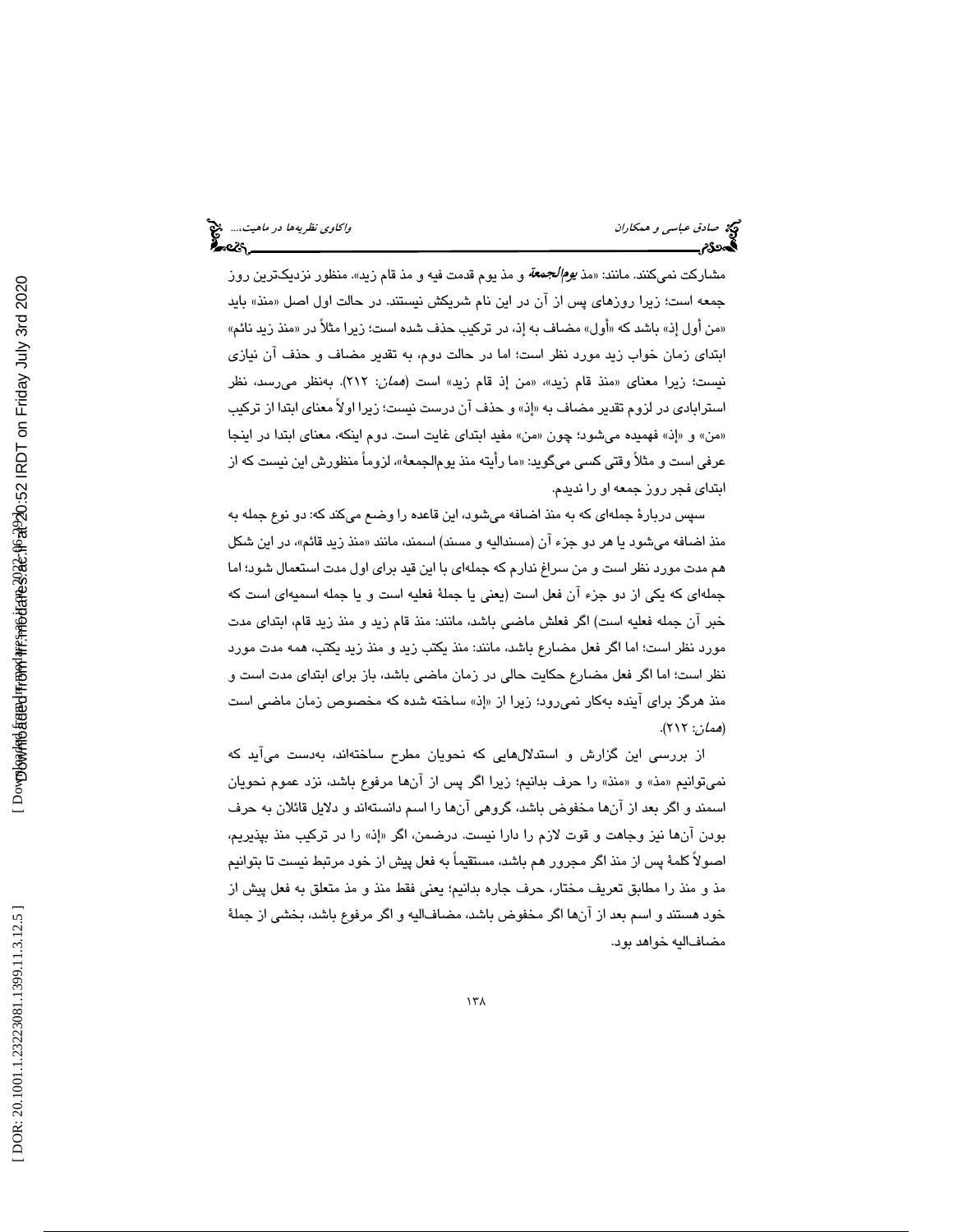بنا بر انچه گذشت، علاوه بر هفت كلمهٔ «لولا، متى، كى، لعل، حاشا، عدا و خلا» كه بيشتر نحویان انها را از حروف جر نمیدانند، چهار کلمهٔ «رب، ک تشبیه، مذ و منذ» هم از دایرهٔ حروف جر خارجند. دربارة ساير حروف جر اختلافات فراواني ميان نحويان مشاهده ميشود؛ اما در داشتن دو ويژگي اساسياي كه لزوم وجود آنها در تعريف حروف جر بهدست آمد (وساطت در افضاي فعل به اسم و لزوم تعلق به فعل يا شبهفعل)، دربارة بقية حروف اختلافي نيست. پس حروف جاره عبارتاند از ١٠ حرف «ب، ت، ل، و، عن، في، من، إلي، حتى و علي» و همهٔ اين حروف در *قرآن* كريم بهكار رفتهاند.

## 5. تقسيمبندي حروف جر

اكنون پس از بررسي ماهيت و كاركرد و تعداد حروف جر، ميتوانيم با استفاده از نتايج و شاخص بهدست آمده، تقسيماتي را كه علماي صرف و نحو براي حروف جر مطرح كردهاند بررسي كنيم. دانشمندان اين حروف را به گونههاي مختلفي تقسيم كردهاند. از آن جمله:

الف ) حروف اصلي و زائد و شبه اصلي

حروف جر اصلي حروفي هستند كه اولاً معناي خاصي را افاده ميكنند، دوم اينكه، نيازمند متعلق هستند (ابن هشام، بيتا: ٣، ٨). مانند «من» و «إلي» در «سبحان الذي اسرا بعبده ليلا من المسجد الحرام إلى المسجد الأقصى» (الإسرا/ ١٧/ ١).

حروف جر زائد، حروفي هستند كه ابتدا، معناي خاصي را افاده نميكنند و تنها براي تأكيد ذكر ميشوند؛ دوم اينكه، متعلقي ندارند، چه مذكور و چه محذوف (*همانجا*) مانند: «و ما من إله إلّا الله» يا «وما هم بمؤمنين» (آل عمران/ ٣/ ٦٢؛ البقرة/ ٢/ ٧). در اين حالت اسم پس از حرف جر، لفظاً مجرور است ؛ اما محلاً نقش ديگري را ميپذيرد كه در صورت حذف حرف جر خواهد داشت. در اين دو مثال، «إله» اسم «ما» و محلاً مرفوع و «مؤمنين» خبر «ما» و محلاً منصوبند. البته، نحويان در اينكه چه حروفي و در چه مواقعي زائدند، بسيار اختلاف دارند كه طرح آن مجال ديگري مے طلبد.

حروف جر شبيه به اصلي، حروفي هستند كه مانند حروف اصلي معناي خاصي را افاده میكنند و مانند حروف زائد نیازمند متعلق نیستند، مانند «رب» كه مفید تكثیر یا تقلیل و «لولا» كه مفيد امتناع جواب بهسبب وجود شرط و «لعل» كه مفيد ترجى است (ابن هشام، بيتا: ٣، ٨). مطابق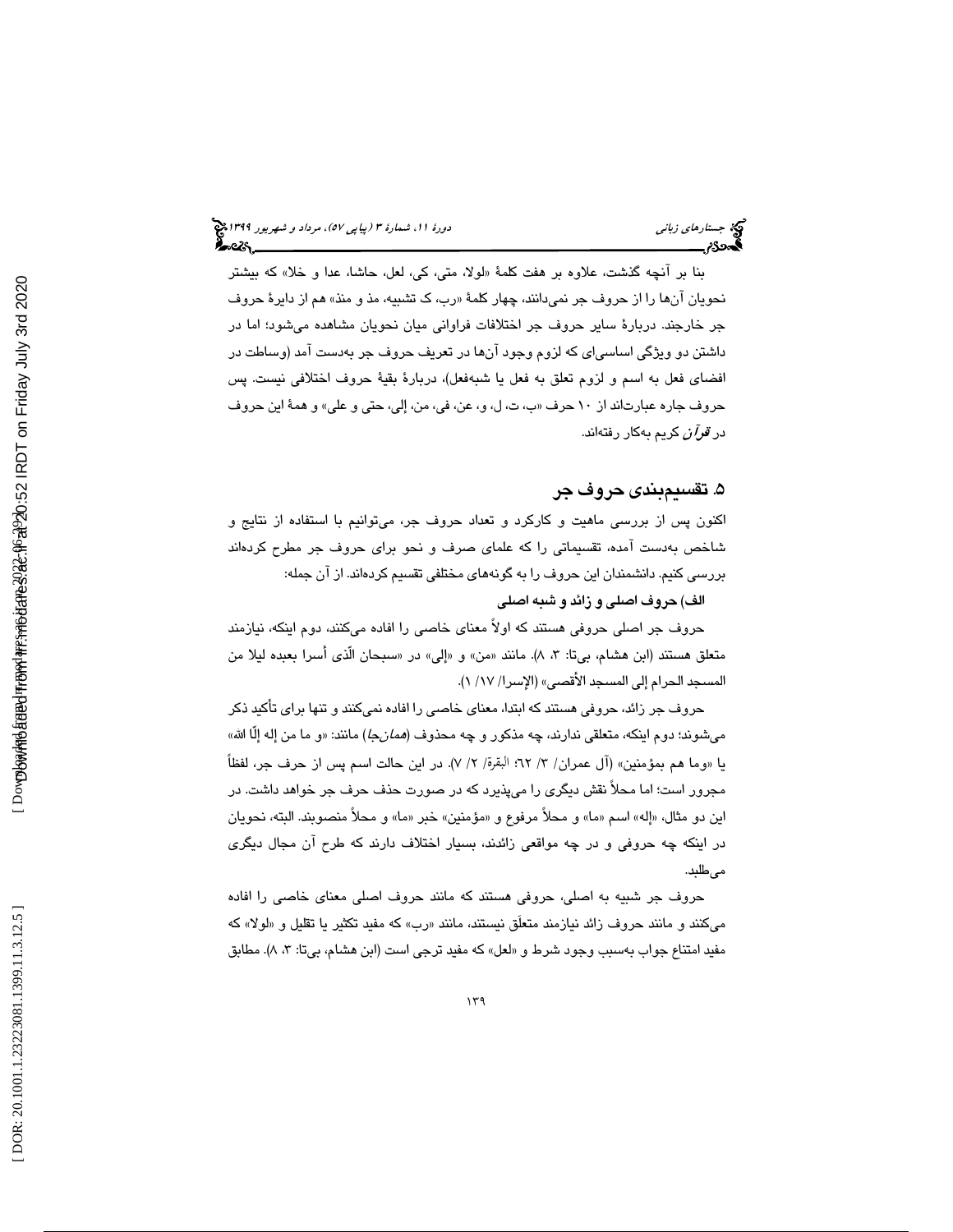توضيح ابن هشام، بايد حاشا و عدا و خلا كه مفيد استثنا هستند و «ک» را كه مفيد تشبيه است نيز به اين فهرست بيفزاييم.

آنچه ابن هشام حروف اصلي مينامد، همانهايي هستند كه در اين جستار حروف جاره دانسته شد. نكتة جالب اعتراف ابن هشام به لوازم تعريف متقدمان است؛ زيرا وي تنها حروفي را بهمنزلة حروف جاره اصلي ميپذيرد كه ابتدا معناي مستقلي را افاده كنند، دوم متعلق داشته باشند. اگر نظر نحويان متقدم را در تسميهٔ حروف جر مبنا قرار دهيم، نميتوان عدم تعلق را براي حروف جر پذيرفت؛ زيرا در اين صورت، ديگر فعلي نميماند تا حرف جر معناي آن را به اسم پس از خود بپيوندد. اين تناقض دربار ة حروف شبيه به اصلي، جديتر است؛ زيرا علاوه بر اشكال پيشگفته، بهدليل افادهٔ معنايي خاص، وارد محدودهٔ ساير ادوات، مانند نواسخ، و شرط و… ميشوند. پس اصولاً حرف جر زائد بر مبناي تعريف ابن هشام، در مقايسه با تعريف برگزيده از حروف جر، عبارتي متناقض و بيمعناست و با اين ترتيب حرف اصلي شبيه به زائد هم به نحو اولی معنای خود را از دست میدهد؛ زیرا بر اساس قاعدهٔ «زیادهٔ المبانی تدل علی زیادهٔ فی ، نميتوان وجود معنا براي اين حروف را نفي كرد؛ اما نفي متعلق براي اين حروف سبب المعاني» ميشود، نحويان نتوانند معناي دقيقي براي اين حروف بيابند و در بيان معناي اين حروف تنها به اصطلاح عام تأكيد اكتفا ميكنند. البته اگر حروفي را كه نحويان زائد مينامند خوب بررسي كنيم، چندان زائد هم بهنظر نميرسند؛ زيرا ميتوان براي آنها متعلق محذوف در نظر گرفت؛ اما تحليل و تقرير اين مطلب مجال مستقلي ميطلبد. نكتة مهم ديگري كه نحويان به آن نپرداختهاند، دليل اعراب خفض در حروف زائد و شبهاصلي است؛ زيرا حروف زائد نميتوانند بدون اثر در معنا اثر لفظي داشته باشند. حروف شبيه به اصلي عجيبترند؛ زيرا با وجود داشتن معناي مستقل و عدم تعلق، اصولاً از تعريف حرف خارج ميشوند و در اين صورت، بايد عمل و اعرابي شبيه عوامل اسمي يا فعلي داشته باشند و به همين دليل تعليل اعراب خفض در آنها ضرورت بيشتري دارد.

)ب حروفي كه اسم يا ضمير يا هر دو را مجرور ميكنند

برخي از حروف هم بر سر اسم (ظاهر) و هم بر سر ضمير ميآيند. اين حروف، هفت حرف «من، إلى، عن، ب، ل، في و علي» هستند (مدني، بيتا: ٣٦١).

برخی دیگر تنها بر سر اسم ظاهر می|یند که عبارتاند از: «ک، حتی، و» که بر سر عموم ظواهر می|یند، «ت» که تنها بر سر «الله» و «رَب» ـ در صورتی که مضاف به «کعبه» یا «ضمیر یا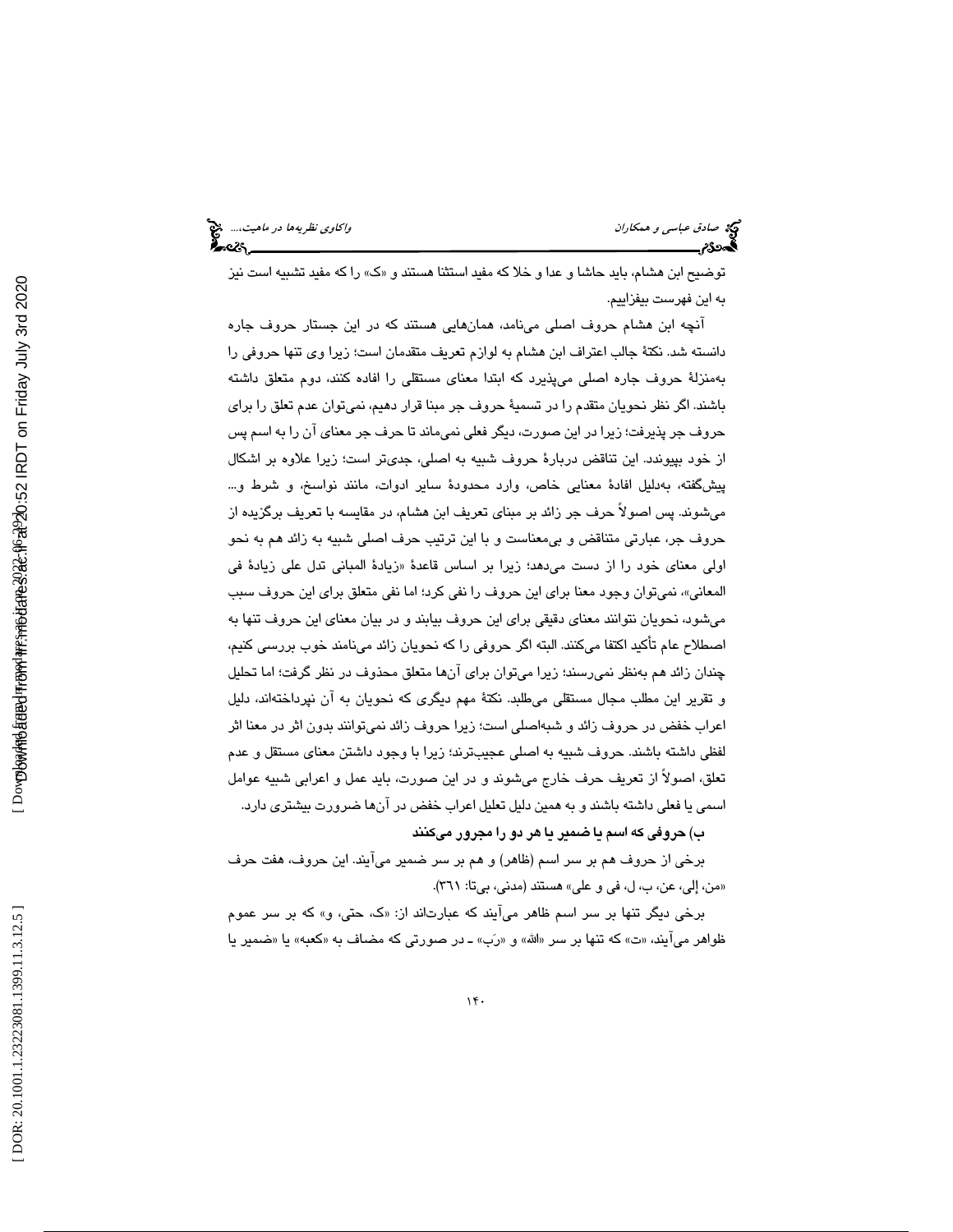متكلم» باشد– «مذ و منذ» كه تنها بر اسم زمان معين كه بر ماضى و حال دلالت كنند، «رُبَّ» كه از روي عادت بر سر اسمهاي نكره موصوفه ميآيد (دعكور، بي تا: - 50 69؛ بابتي، بي تا: 468 -  $.$ (٤٧٠

بهنظر كسانى كه «لولا» را حرف جر مىدانند، اين حرف تنها بر ضمير متصل مىايد (إبن عصفور، بيتا: ٢٦٣).

بر اساس مبناي ما در حروف جر، اصل بر آن است كه حروف جر بر اسم وارد شوند؛ زيرا معناي فعل به اسم سريان مييابد و اگر ضمير جانشين اسم شود، ورود حرف بر آن بياشكال است؛ اما اينكه حرفي تنها بر ضمير بيايد و ورود آن بر اسم ممكن نباشد، خلاف منطق ساختاري حروف جر است. همچنين، كلماتي كه مطابق تعريف حرف نيستند يا حرف جر محسوب نميشوند از اين مجموعه خارج ميشوند. پس دستهٔ سوم خطاست و چهار كلمهٔ «رب، مذ، منذ» و «ک» نيز از دستة دوم خارج ميشوند .

 )ج حروفي كه هميشه حرف يا گاه حرف و گاه اسم يا گـاه حـرف و گـاه اسـم و گـاه فعـل هستند .

نحويان حروف جر را از جهت اينكه هميشه حرف هستند يا گاه حرف و غير آن، به دو يا سه قسم تقسيم ميكنند. البته ، برخي اين تقسيم را با عبارت لزوم يا عدم لزوم عمل جر مطرح ميكنند (ابن انباري، بيتا: ١٩٠). اگر «جر» را بهمعناي «افضاء» (رساندن معناي فعل به اسم) بدانيم، اين تعبير درست است؛ اما اگر «جر» را به «اعراب خفض» معنا كنيم، اين تعبير ديگر صحيح نخواهد بود؛ زیرا اگر كلمها*ی* مانند «علی» در جایی بهصورت اسم بهكار رود، كلمهٔ پس از آن، مضافالیه، ولي مخفوض است. به همين دليل، ابن سراج حروفي را كه فقط بهصورت حرف استعمال میشوند، به دو دستهٔ «انهایی که همیشه ملازم «جر» (رساندن معنای فعل به اسم) هستند و انهایی که ملازم «جر» نیستند» تقسیم میکند (ابن سراج، بیتا: ۱، ۳۱۶). ظاهراً منظور او از لزوم يا عدم لزوم جر، همان نياز يا عدم نياز حرف و اسم پس از آن، به متعل ق است كه با تقسيمبندي متأخران به «اصلي و زائد» منطبق ميشوند.

مطلب ديگر اينكه، محققان دربار ة كاربرد حرفي و غيرحرفي برخي از اين كلمات، اختلاف دارند. منشأ اين اختلافات، يكي اصل پذيرش يا عدم پذيرش آنها بهمنزلة حرف جر است؛ مانند: «حاشا» و ديگر مسئلهٔ مهم نياز يا عدم نياز برخي از انها به متعلق است. مانند انچه در «رب» و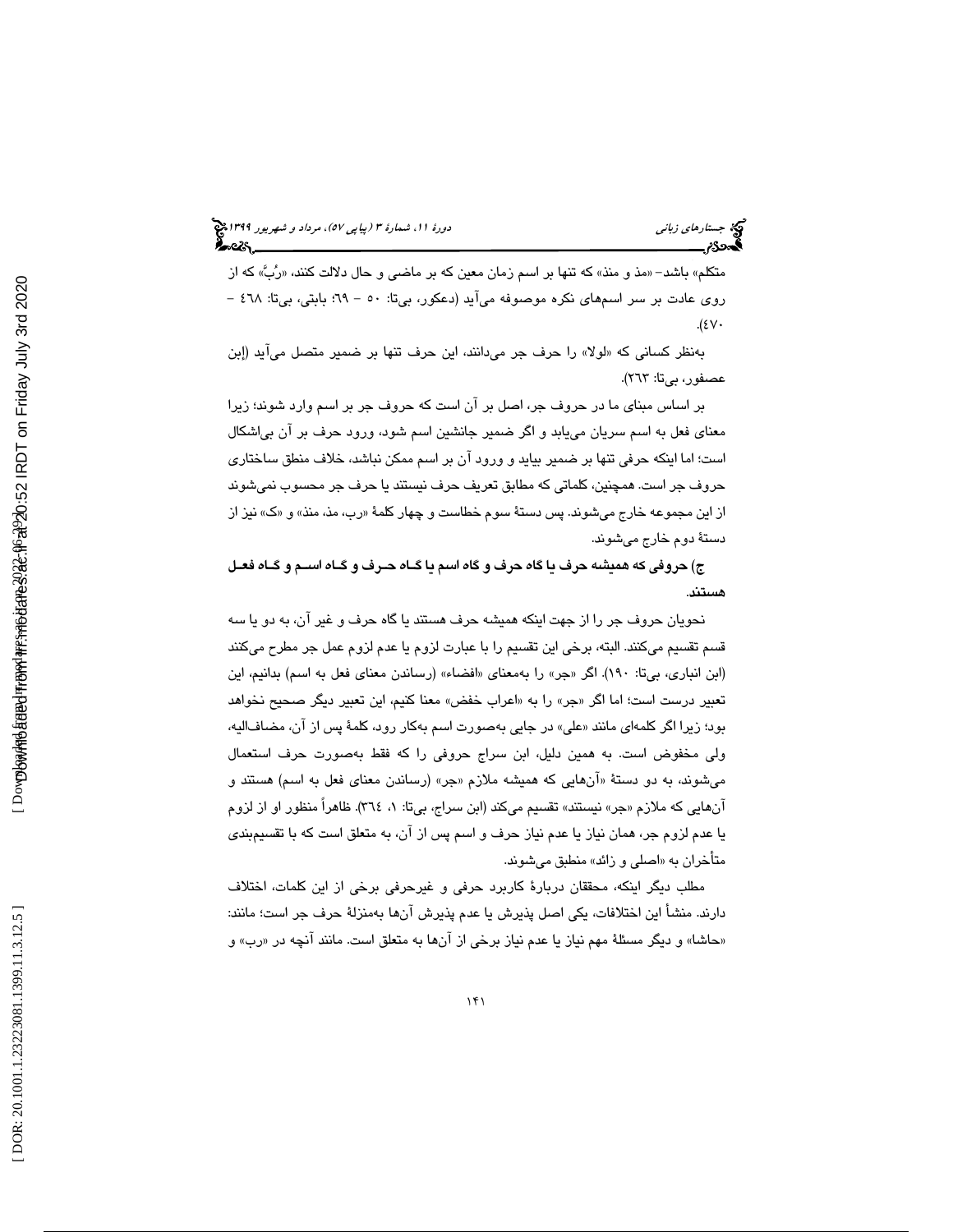» مشاهده ميشود. همچنين، برخي از نحويان توافق يا قرب معنا را در اين تقسيم شرط ك » مىدانند<sup>7</sup>.

كلماتي كه هميشه حرف هستند، عبارتاند از: «من، إلي، في، ل، و، ت، حتي، ربّ، كي، متي و لعل ».

كلماتي كه گاه حرف و گاه اسم هستند، عبارتاند از: «عن، علي، ك، مذ و منذ» (استرابادي، ١٤١٧ق: ٤، ٢٦٢). نشانهٔ اسم بودن انها اين است كه يا حرف خفض بر سر انها مىايد؛ مانند<br>«عن و على» يا اسم پس از آنها بنا بر ابتدا مرفوع است؛ مانند «مذ و منذ»^ (إبن عصفور، بيتا:  $\mathcal{X}(\mathsf{Y})$ 

كلماتي كه گاه حرف و گاه فعل هستند، عبارتاند از: «حاشا»، «عدا» و «خلا». اين كلمات اگر كلمهٔ پس از خود را مخفوض كنند، حرف و اگر كلمهٔ پس از خود را منصوب كنند، فعل هستند (هم*ان*: ٢٦٧ - ٢٦٨).

با توجه به تعريف برگزيده، بسياري از اين آرا ناتمام هستند. در صورتي كه حرف جري مانند «من» بر سر «عن» و «علي» بيايد، انها اسم هستند و اسم پس از انها مضافاليه است؛ اما نكتهٔ مهم اين است كه اگر اين كلمات اسم باشند، هم معناي مستقلي را افاده ميكنند (فوق، جانب) و هم ديگر واسطهٔ فعل و اسم نخواهند بود. برخی ديگر هم مانند «حاشا» اصولا اسم يا فعل هستند و از بحث ما خارج ميشوند.

همچنانكه ديديم، تقسيمبندي نحويان از حروف جر بيشتر لفظي و ناظر به نقش ظاهري آنها در جمله است. شايسته است، اين حروف از جهت كاركردشان، مثلاً كيفيت تعلقشان به فعل، ضرورت يا جواز حذف متعلَق و مانند آن بررسي و تقسيم شوند.

# . نتيجه 6

از پژوهش حاضر نتايجي كه آورده ميشود بهدست آمد:

. تعريف جامع و مانع از حروف جر كه با كاركرد لفظي و معنايي آنها در عموم متون زبان 1 عربي و بهخصوص *قرآن* كريم و روايات شريف معصومين<sup>(ع)</sup> انطباق دارد، همان تعريف نحويان متقدم است. بنابراين، اصطلاح جر بهمعناى وصل كردن يا رساندن يا تعدية معناى فعلها و يا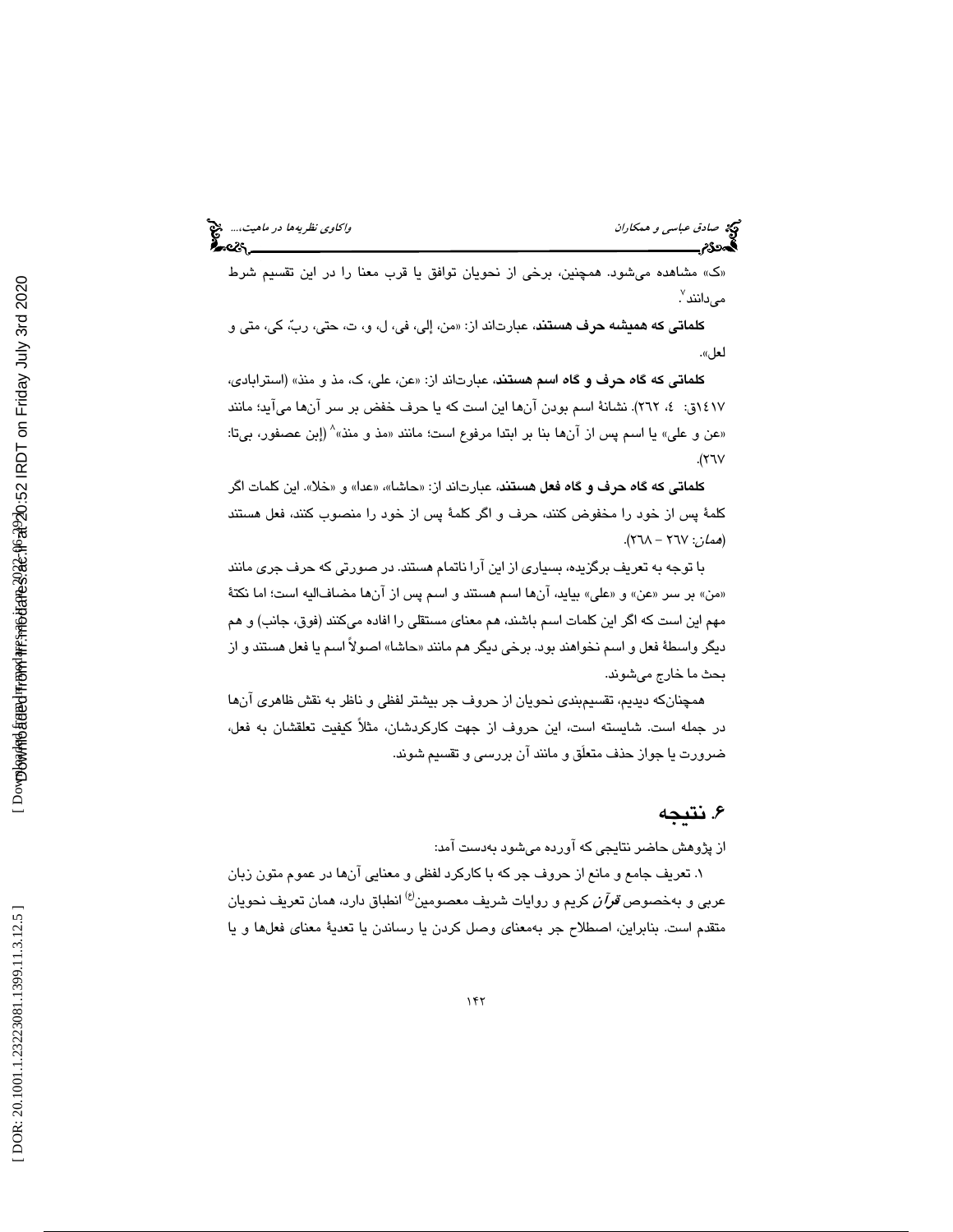كلمات مانند آن (مثل مشتقات و اسمهاي فعل و اسناد در جملههاي اسميهاي كه خبرشان شبهجمله است)، به اسمهاست و اسمها را به فعلها اضافه ميكند. بر اساس اين معنا اصطلاحات «جر»، «اضافه» و «وصل» (اصطلاح ابن قيم) كاملاً بر هم منطبقاند و اصطلاح «خفض» جنبهٔ عمل اعرابي اين حروف را مينماياند.

. مطابق اين تعريف حروف جاره بايد حداقل دو ويژگي را دارا باشند: اول اينكه رابط ميان 2 فعل پيش و اسم پس از خود هستند. دوم اينكه همراه با اسم پس از خود معناي فعل پيش از خود را مقيد ميكنند و به عبارت ديگر، به فعل پيش از خود تعلق دارند. پس هر حرفي كه اين دو ويژگي را نداشته باشد، از مجموعة حروف جاره خارج است. درضمن، با توجه به عدم استقلال حروف و تعلق جار و مجرور به فعلي پيش از خود، لازم است براي تحليل معناي جار و مجرور، متعلق و متعلَق را با هم تحليل كنيم و تحليل حرف به تنهايي مفيد به مقصود نيست.

۳. خفض اسم به متى، كى و لعل، شاذ است. ورود لولا بر سر ضمير منصوب و مجرور متصل هم غيرفصيح و به قصد تخفيف است. ك تشبيه نيازمند متعلق نيست. پس اگر حرف باشد هم در مجموعة حروف جر نميگنجد. حاشا، عدا، خلا، رب، منذ و مذ هم اسم هستند.

٤. بنا بر انچه گذشت، حروف جاره عبارتاند از ١٠ حرف «ب، ت، ل، و، عن، في، من، إلي، حتي و علي» و همة اين حروف در قرآن كريم بهكار رفتهاند.

ه. با توجه به نياز حروف جر به متعلق و ضرورت وساطت آنها در تعديهٔ فعلها، اساساً اصطلاح حروف جر زائد و شبهزائد، اصطلاحي متناقض و بيمعناست.

# 7 . پي ها نوشت

١. براي اصطلاح خفض نک: مفيد، ١٤١٣ق: ٨٢، ١٨٦، ١٩٨، ١٩٤، ١٩٩... و براي اصطلاح جر نک: : هم*ان: ٦*٣، ٦٣٣، ١٥٥، ١٩٣، ٢٤٧ و ... .

. 190 2. براي نمونه نك: عبابنه، بي تا: 189 –

۳. برای نمونه، عکبری (بیتا: ۲۳۸) معنایی را که برای «خفض» ذکر شد برای جر ذکر میکند. ٤. سبيد عليخان مدني در *الحدائق* هشت معنا براي «رب» ذكر ميكند نك: مدني، الحدائق الندية، بيتا. ه البته، همچنانكه گذشت، رضىالدين «رب» را اسم مىداند و در اينجا از باب گزارش كلام عموم نحویان آن را ذکر کرده است. ما میتوانیم بهجای «رب» از مثالی مانند «إن» بهره بگیریم که بهدلیل تضعيف مخفف شده است.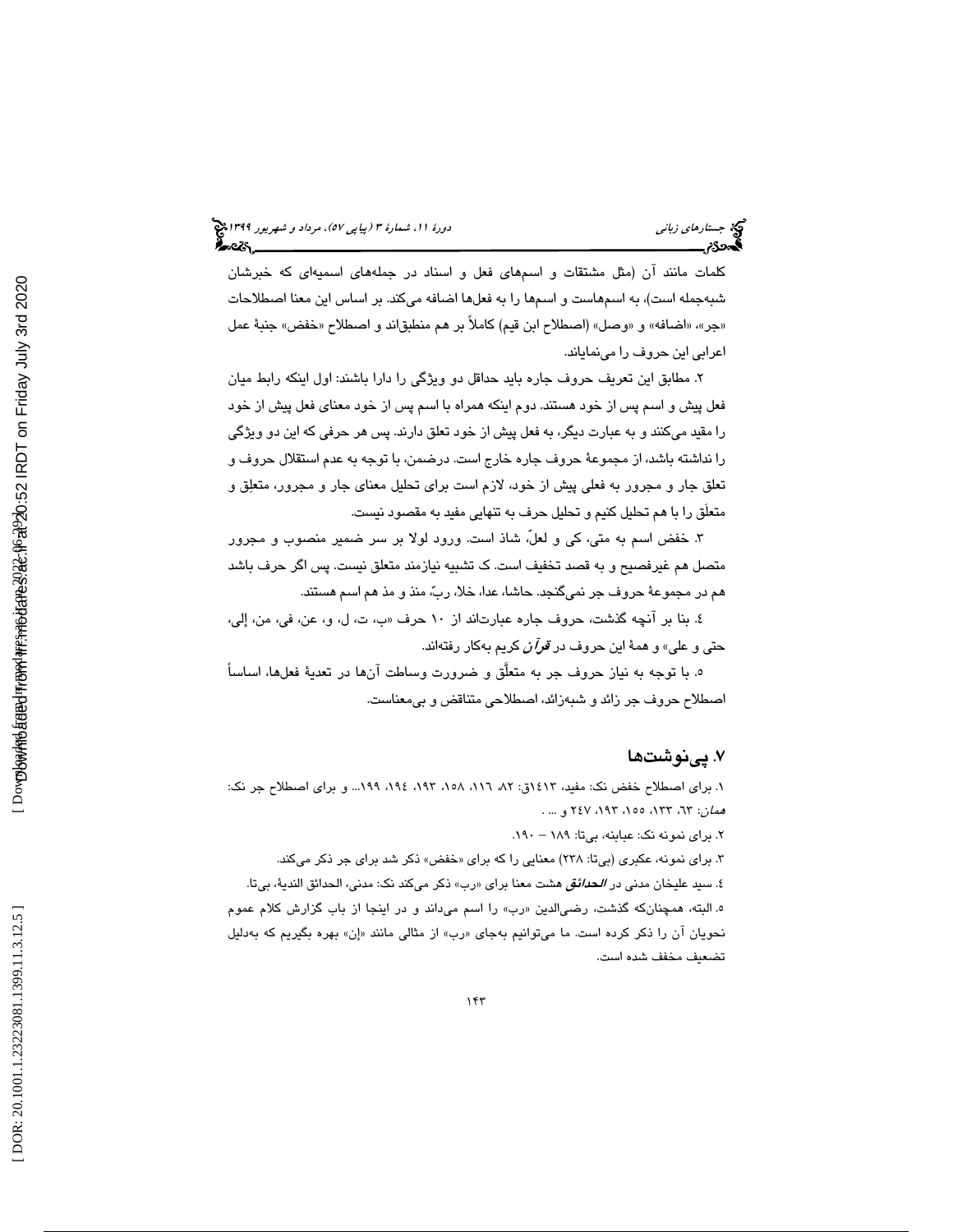6. در اين مثال حد زمان فعل دو روز است و اين زمان به آخرين جمعة پيش از زمان تكلم معين ميشود.

٧. مثلاً صاحب «المقرب»، «علي» را اسم فعل و حرف ميداند (ابن عصفور، بيتا: ٢٦٨)؛ اما استرابادي «علی» را تنها اسم و حرف میداند؛ زیرا «علی» در جایی که فعل باشد با «علی» در حال حرفی یا اسمی قرب معنايي ندارد (١٤١٧ق: ٤/ ٢٦٢).

۸. دربارهٔ «ک» و اختلاف بر سر اسم بودن یا نبودنش نک: *همان*: ٤/ ٣٢٥.

### . منابع 8

- قرآن كريم •
- ابن القيم الجوزية، محمد بن أبي بكر (بيتا). *بدائـع الفوائد*. بيروت: دارالكتاب العربي.
- ابن انباری، عبدالرحمن بن محمد (ب<sub>م</sub>تا). *أسرار العربية.* بهتحقيق يوسف هبود بركات. بيروت: دارالأرقم.
- ابن جنى، عثمان بن جنى (بيتا). الخصائص. بهتحقيق عبدالحميد هنداوي. بيروت: دارالكتب العلمية.
- ابن حاجب، عثمان بن عمر (بيتا). *الكافية (في علم النحو) و الشافية (في علمي التصريف و الخط).* بەتحقيق شاعر، صالح عبدالعظيم. قاهرە: مكتبة الآداب.
- ابن سراج، محمد بن سرى (بىتا)*. الأصول فى الن*حو. بهتحقيق محمد عثمان. قاهره: مكتبة الثقافة الديني<mark>ة.</mark>
	- ابن طاووس، علي بن موسى (١٣٧٦ش). *الإقبال بالأعمال الحسنة*. قم: دفتر تبليغات اسلامي.
- ابن عصفور، على بن مومن (ب<sub>ي</sub>تا)*. المقرب و معه مثلالمقوب*. بهتحقيق على محمد معوض. بيروت: دارالكتب العلمية.
- ابن منظور الأنصاري، أبوالفضل و محمد بن مكرم جمالالدين (١٤١٤ق). ا*لسان العرب*. بيروت: دار صادر.
- ابن هشام الأنصاري (١٤١١ق١٩٩١). *مغني اللبيب عن كتب الأعاريب*. بيروت: المكتبة العصرية..
- ابن هشام، عبدالله بن يوسف (ب<sub>ي</sub>تا ). *أوضح المسالك إلى ألفية ابن مالك*. بهتحقيق محمد محيىالدين عبدالحميد. بيروت: المكتبة العصرية.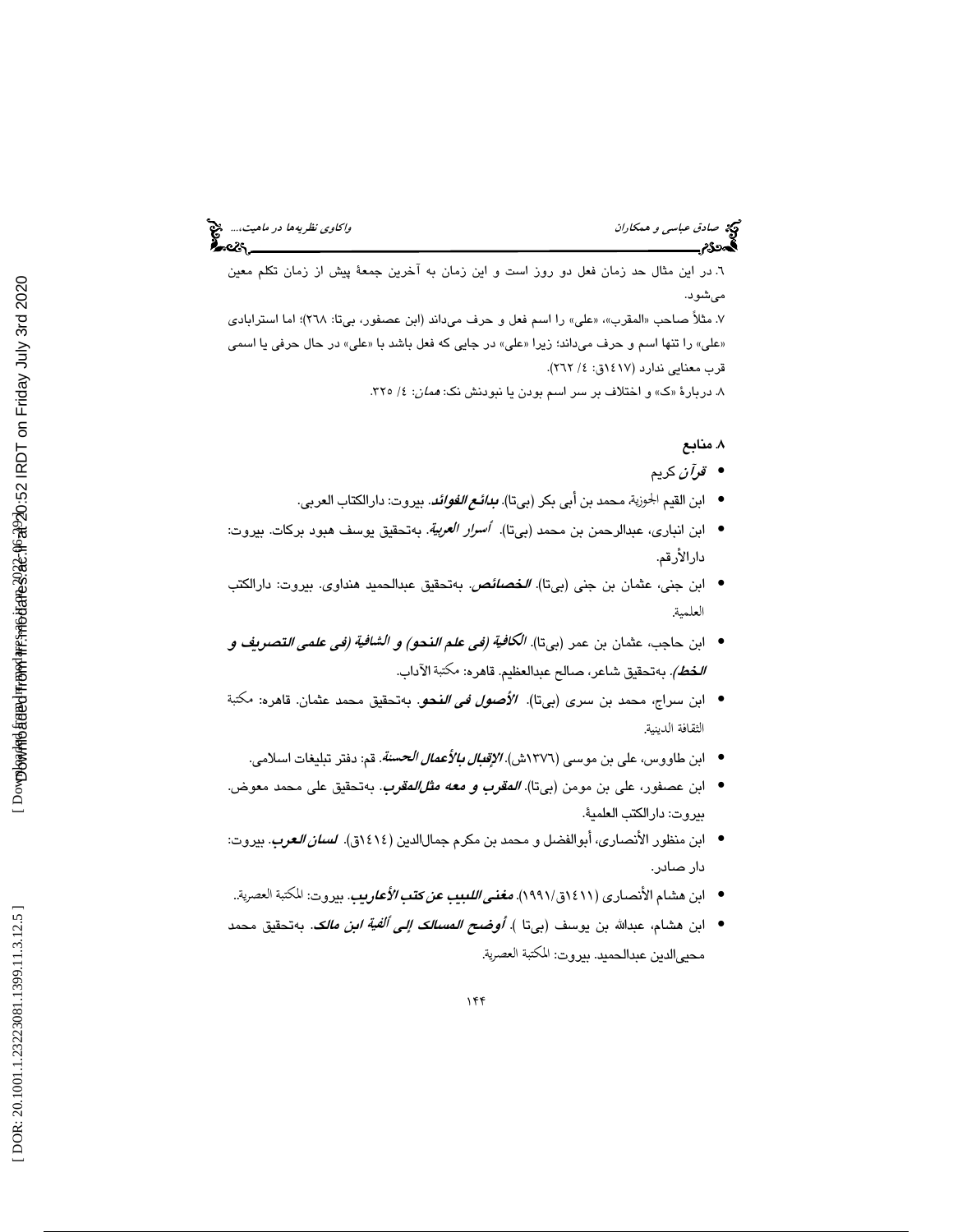- اصغري، بهنوش ( 1388). حروف جر در قرآن كريم، با رويكرد نحوي بلاغي . رسالة دكتري دانشگاه تربيت مدرس. گروه زبان و ادب عربي.
	- بابتي، عزيزه فوال (بيتا)*. المعجم المفصل في النحو العربي.* بيروت: دارالكتب العلمية.
- الخضري، محمد أمين (١٤٠٩ق). *من أسرار حروف الجر في القرآن الكريم*. قاهره: مكتبة وهبة<sub>.</sub>
	- دعكور، نديم حسين (بيتا) *القواعد التطبيقية فيإللغة العربية*. بيروت: مؤسسة بحسون.
- الاسترابادي النحوي، رضي|لدين محمد بن الحسن (١٤١٧ق/١٩٦٦). *شرح الرضي على الكافية.* جامعة الإمام محمد بن سعود الإسلامية.
- زجاجي، أبوالقاسم (١٤٠٩ق). *الإ<mark>يضاح في علل النحو</mark>.* بهتحقيق مازن المبارك. بيروت: دار-النفائس.
- عبابنه، يحيى عطيه (بيتا). *تطور المصطلح النحوي البصري من سيبويه حتى الزمخشري.* اربد: عالم الكتب الحديث.
	- عبدالجليل، عمر صابر (٢٠٠٠م). *حروف الـجر في العربية.* قاهره: دارالثقافة العربية.
- عكبرى، عبدالله بن حسين (بيتا). *اللباب في علل البناء و الإعراب*. بهتحقيق محمد عثمان. قاهره: مكتبة الدينيه.
- عواد، محمد حسن (بيتا). **تن***اوب حروف الجر في لغة القرآن.* **عمان:** دارالفرقان للنشر و التوزيع.
- فارسي، حسن بن احمد (٤٢٨ق). *الحجة في علل القراءات*. بيروت: دارالكتب العلميه. الطبعة العلمي.
- فاكهى، عبدالله بن محمد احمد (بيتا ). *كشف النقاب عن مخدرات ملحة الإعراب*. بيروت: مؤسسة التاريخ العربي.
	- الفراء، أبو زكريا، يحيى بن زياد (١٩٨٠). *معانـي القرآن*. القاهره: الهيئة المصرية العامة للكتاب.
- الفراهيدي، خليل بن احمد (بيتا). *المنظومة النحوية للخليل بن أحمد الفراهيدي*. قاهره: دارالعلوم.
- كفعمي، ابراهيم على عاملي (١۴١٨ق). *اللبلد الأمنين و الدرع الحصين.* بيروت: مؤسسة الأعلمي للمطبوعات.
	- المبرد، محمد بن يزيد (بيتا). *المقتضب*. بهتحقيق حمد حسن. بيروت: دارالكتب العلمية.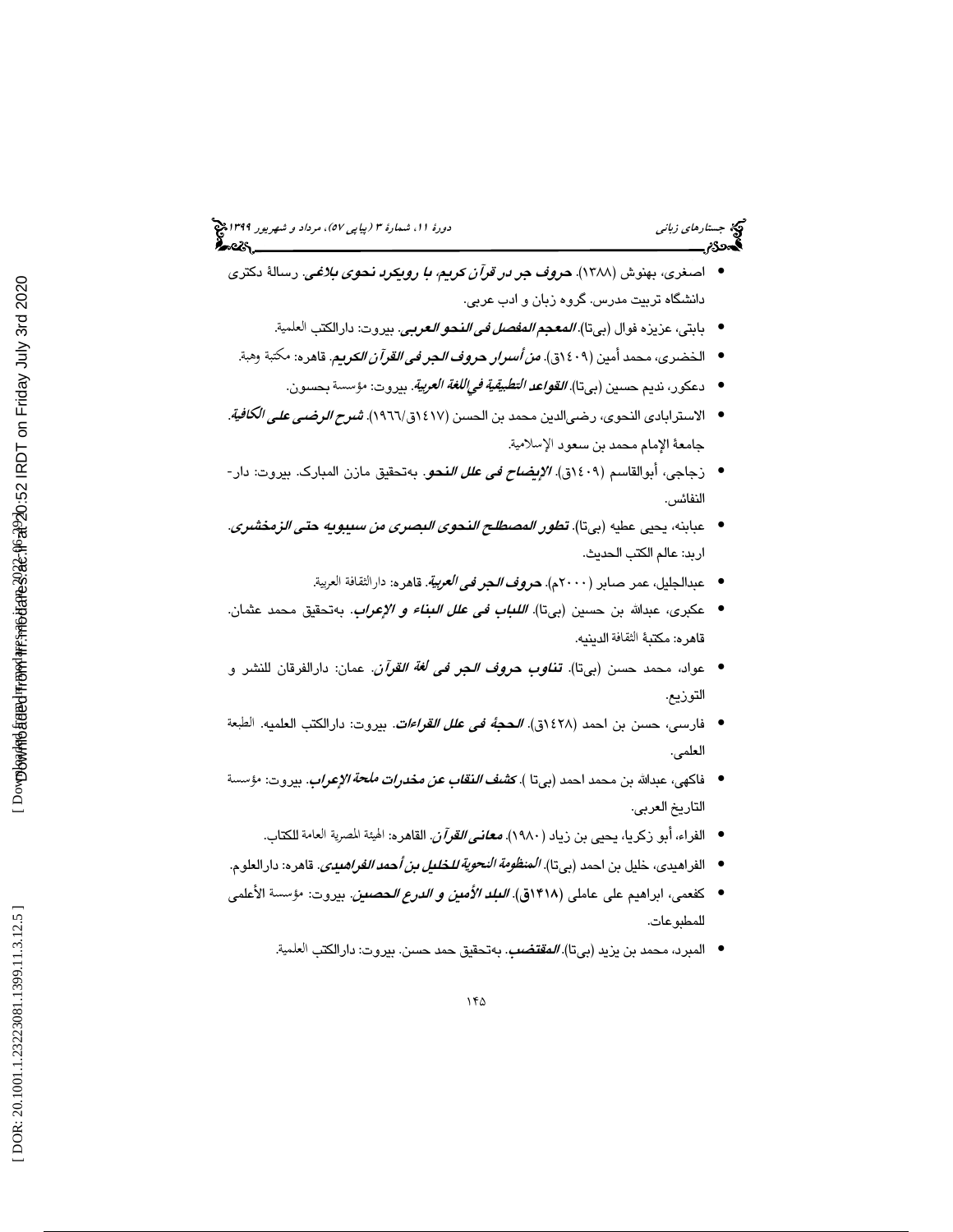- مدنى، عليخان بن احمد (بيتا). *الحدائق الندية في شرحالفوائد الصمديه*. بهتحقيق ابوالفضل سجادي، قم: ذويالقربى.
- مفيد، محمد بن محمد (١٤١٣ ق). *الجعل و النصرة لسبيد العترة في حرب البصرة.* به تحقيق على مير شريفي. قم: كنگرة شيخ مفيد.
- المهدى، صلاح بن علي، النجم الثاقب (بيتا). *شرح كافية ابن الحاج*ب. بهتحقيق حسن نبغه و محمد جمعه. صنعا: مؤسسة الإمام زيد بن علي الثقافيه.
	- النحاس، أحمد بن محمد بن إسماعيل (١٤٢٩ق/٢٠٠٨). *إعرابالقرآن*. بيروت: دارالمعرفه.
- الهلالي، هادي عطيةً مطر (١٩٠١). *الـحروف العاملة فـ<sub>ع</sub>القرآن الكربيم*. بين|النحويين والبلاغيين. بيروت: المزرعة بناية الأمان.

#### **References:**

- *Holy Quran*
- Abdoljalil, A. (2000). *Preposition of Jarr in Arabic*. Cairo: Dar al-Saghafah al-Arabieh. [In Arabic].
- Akbari, A. (n.d.). *Issues in Expressions and Structures: a Study by Mohammad Osman.* Cairo: Maktab al-Saghafeh al-Dineh. [In Arabic].
- Al-Astarabadi al-Nahvi, R. (1966). *A Comprehensive Study*. Jamat al-Imam Mohammad Ibn Saoud al-Eslamieh.
- Alfara, A. (1980). *The Meanings of Quran*. Cairo: Alheyat al-Mesriah al-Ameh Lelketab.[In Arabic].
- Alfarahidi, Kh. (Undated.). *Grammatical Study* : *by Khalil Ibn Ahmad Farahidi*. Cairo: Dar al-Oloum.
- Alkhezri, M. (1989). *Reduction in Grammar: a Study by Mazan al-Mobarak*. Beirut: Dar al-Nafanos.
- Alhelali, H. (1901). *Determining Words in the Holy Quran: Grammarians and Rhetoricians*. Beirut: Al-Mazrah Benayol Aman.
- Almabrad, M. (n.d.). *Terse: a Study by Hamd Hassan*. Beirut: Dar al-Kotob al-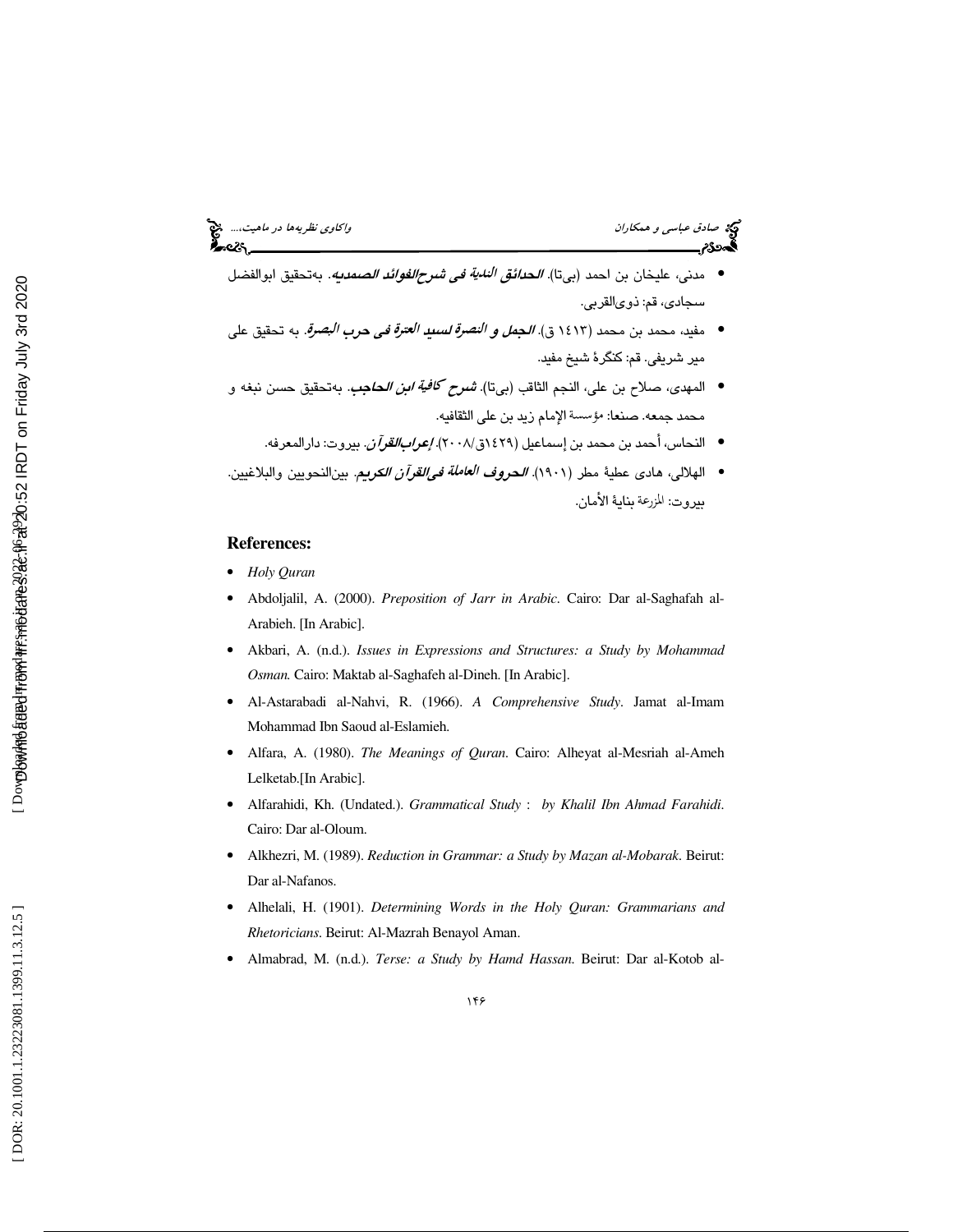# (پياپي 57)، مرداد و شهريور 1399 جستارهاي زباني دورة ،11 شمارة 3

Elmieh.

- Almahdi, S. (n.d.). *A Comprehensive Study of Ibn al-Hejab: a Study by Hassan Nabgheh and Mohammad Jomeh*. Sana'a: Institute of Imam Zeyd Ibn Ali Saghafieh.
- Alnahas, A. (2008). *E'raab of Quran*. Beirut: Dar al-Marefah.
- Asghari, B. (2009). *The Preposition of Jarr in the Holy Quran: a Syntactic Approach*. Ph.D. Dissertation at Tarbiat Modares University, Department of Arabic Language and Literature.
- Avad, M. (n.d.). *The Frequency of Jarr Preposition in the Quran*. Oman: Dar al-Forghan Lenashr va al-Towzi.
- Babati, A. (Undated.). *Collocation in Arabic Grammar*. Beirut: Dar al-Kotob al-Elmieh. [In Arabic].
- Dakour, N. (n.d.). *Comparative Rules in Arabic Grammar*. Beirut: Bahsoun Institute. [In Arabic].
- Fakhi, A. (Undated). *Finding the Place of Correct E'raab*. Beirut: Institute for the History of Arabic.
- Farsi, H. (2007). *The Techniques of Reading*. Beirut: Dar al-Kotob. [In Arabic].
- Kafami, E. (1998). *Safe Country and Strong Fortress*. Beirut: Scientific Institute of Information.
- Ibabeneh, Y. (Undated.). *Terminological Changes in Grammar*. Arbod: Alam al-Kotob al-Hadis.
- Ibn al-Ghayem al-Jozyeh, M. (Undated). *The Sources of Advantages*. Beirut: Dar al-Ketab al- Arabi. [in Arabic].
- Ibn Anbari, A. (Undated). *The Mysteries of Arabic*: *a Study by Yousef Haboud Barakat*. Beirut: Dar al-Argham. [In Arabic].
- Ibn Asfour, A. (Undated.). *Close-up and the Like: a Study by Ali Mohammad Mauz* .Beirut: Dar al-Ketab al-Elmieh. [In Arabic].
- Ibn Hajib, A. (Undated.). *Sufficient (in Grammar) and Correct (in Spelling): a Study by Saleh Abdolazim*. Cairo: Maktabol Adab. [In Arabic].